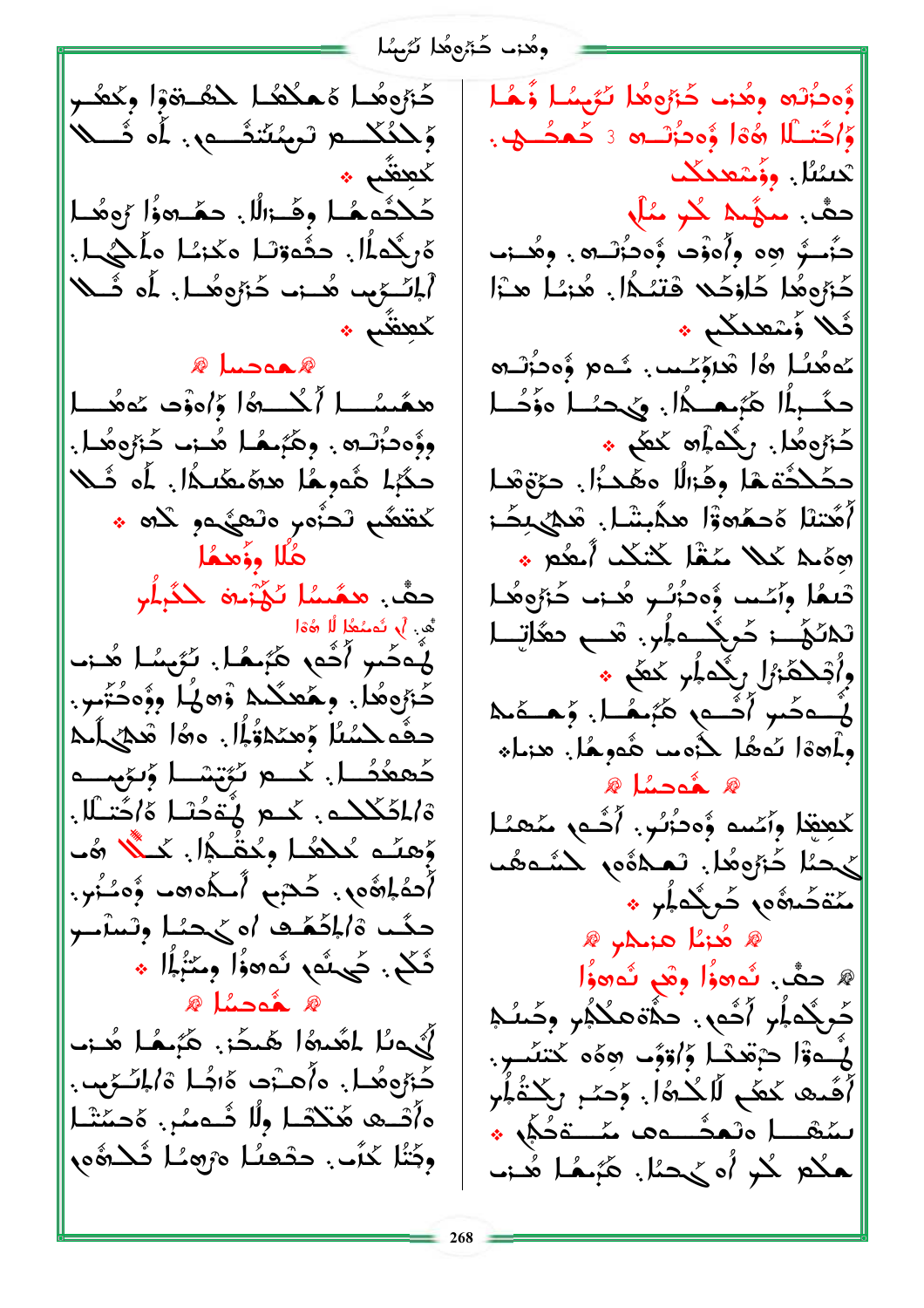وهُذب كَبْرُوهُا لَّهُمْا

ومكتف مك أود المستكم ومتكففه مَعْتَمِ حَكَمْلًا هُجْرَهْنَا. هَلَا أَهْبِ أَه قُعَلَنَـــم كَـــــره وهُ الْمُحَـــزَى أُمـــــر وأحسكُووًب فُسَنَد لَمْسِ الْمَسْرَأَ وكغككءهم ومعاجككم وحصكاه مْ الْمِهْبَمْ مِشْرِكْمْ كْمَالْمْهِ . لَتْنْمَ  $\circledR$   $\circledR$   $\circledR$ لًا أحكَمحْلا. أو هُومُلاً حُملاً حُتْثَرًا. وِلَا هِهُ! هنُـــدُرِ أَــدُـــــرهُ٥. أُهــــُلا نىم بەڭ بەلگەن. كەن ئەسكەن ئېنىز ـِلۡصَّدِ وَهُ . دَوۡهُ وَلَىٰ وَۡبِىٰۤا وَۡمِـٰلَاهُوۡ، وؤبكه أبكمة م كتم! ـُـتمْا لِـُتْـا ەَحَتَّـًا. ەۋە ھەھْرا كەۋە ئىس أُبْبُسِ. وهُدوْما لِمِثْنَى هُلِكُما وُوهُا ﴾ محمَّم . وَهُ كُلّا هِمِّي. هَىمُحِشَى مُكْضَ هِمُتَقَلِّ. ەھْ**م تُىھْا وِيُ**ەتْا تْعْثُم ، ئ إِسْتَنْسَا. شَهْكُمْ أَمْاهُهْكُمْ إِ حثَكْتُوم. ةالمُتَعَصَّعِ أُسِرِ أُهْتَزَا للتحمل ه دُمُو أَهْتِيكُم، أَحْقَحَمُّا وِكْتُتِرَا. لِمُحْمَّلَا أُسِ وَهزَسْمِ أَجْلٍ حُلاً حَتَنُلٍ قُ هَزَسْمٍ هُزْئِلٌ كَلاَ وُسْكُمُهِمْ كَتْتُمُّا أُسِ حَعَّدُّا عَمَّقَةِ مِ <del>قُ</del> ەُ/ىر ئەھدُا ومَّىماْا ھُي مُدَّا A Lisca A قَعِ غَكُمْ مُحَمِّدًا لَحَكُمْ عُلَمَتُمْ أَهُمْ. كُـرٖ كُـدكُـ; ڤـه6رُكُ وُ/وُم أُهـْكُــږ هُـهِمَا كَــلا فُكْــةُم كُــرَةَمِــ. فَعُا هِجُا كُدٍ هُـ: وأَ90\$ هُنَـا كُعِثَمِــْتْلْ. وَلَمِــدْا لِكَحُفُــا وَهُ

عْـةْهُدّْ5ْهِ . وَلَٰلَ ٱلْمُؤْهِمَّـهِ مِمْكُمْ وَْعِلُّهُ . حَبْعُها وِهَكُمْ لَيُحِصْدُ . هُؤْدِسُها لمكره وكحشره وتحفظ ومنكسب لَّامِصْـْ;ہ . هُ حكَـٰـز صْــهِ أُهـ هَــُـــلا دُّه . مَـُهِ مَـ لَـْـهِ مَـلَّـلًا . وَأَهُـم}ُّا **کم نَوْتِشا \*** ه تع مُكم ه فَهَ مُعَصًّا لَمَّا هُ مَا. هُــــمِ مِّـــكَمْوَه هُــقوْا حمْدِـلًا. 16 مُحْفُـا إمنُّنُـا لَا أَبِي. آَوَّتِمْا لِحَقُمٍ أَلْمَضَوْهِ. قَ/ هنُعجَالِ الْمُنَبِّزَا أَهْلَا هِمُبِيبًا. هُـع هُم شَـٰهُ مُتَمَّا. كَنُتَ الْهَكَم كَحـُ:ا. وهَنْبِ: هُدِيُرا وِهُدِهِ وَاللَّهُ وَٱلْحَمَدُّ كُهكُمْ: أَه. وَحمُدْ الْمُ وهُهنَب مُتَـٰٰٓءُا ۢ. هُكُـُدُ مِّنُـا وَلِكُـٰدُهُا. رُؤُب هَٰحَۃًا منُعمَّى ِ. لَامِوْكُده هُا وُاٰ لَمَا ا @ تَكِمْ أَلْ هُوْمًا هَ مُحَمَّدًا وُ مُعَكِّبٍ كَبَوْبٍ فَـأَا هِهُا هَيْمِـــِي. هَه هُـُلَا وِٱهۡــٰز هُــَنٌٖ، وِهُـــهِ وَرُ نَفْعٌــهِ هُــؤُكْــدِ . حعَكْشُــما وُمعُــا وُمعُــا مْعَصَّــت كُلُّهَ. وَثَلاً وِهُوَا مُّد هَزُم إِنْغَا. هُـوهَٰ\$ أَحُـا أُووُا حْـره . معُعدْته دَّاىُا دَرَّوهُا. هُھِنَا بِيُسُل كُحُووَّا. هُ الْمَكْمُمِ لِهُ مُحْمَدِهِ مَكْتُمْا أَمْهِ كَمُتْرَا ۞ 2 Luida 2 جَنُّبُ وَهِ وَإِهْوَدٍ وَهُجَنُّبِ وَلَا يَوْمِيَا لِهِ مَ دُرْوهُــا. دُهسُـا وُاتْــْـْ لَمْشُــهُا.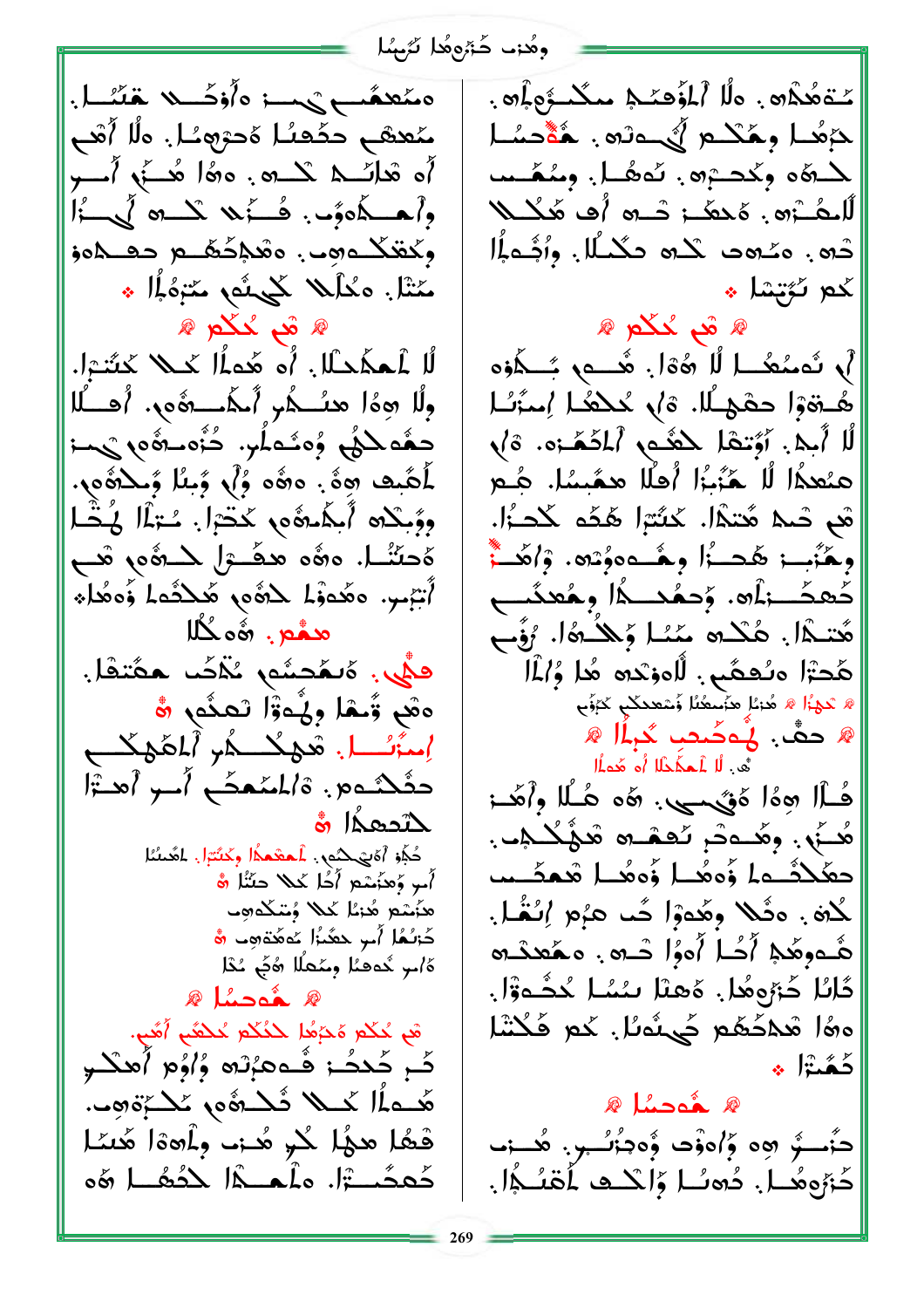وهُنم حُبْرُهِهُا لَهُمْا

كَعْمُدْهَا حَكَّمٍ كَلَّهُ كُلِّمَهْ إِ. وَحُعِكْتَرَا حِعَدَ كُمْ وَتَدَا. 300 كَلَهِ كَعْدَه لَمَكْتَبَرا. أُسو هُـال مَمْعَمَّب هَزُّتُوا وُ}َ هَ شَمْعٍ غُرْضِهِ هَ نَوْمِيهِ . ه أهكَمُحَسِبِ صَبَرَهِ أَحْسَنُهَا. أَغَذَّنَا ەمئتىگا ھكەن ھۇق ھۇتىھىل. رەۋەلمڭ رەۋملەقكە رەۋمىتىنىڭ گھُم \* ه همْنُوْنَا وِكْلْمَا & ه حقٌّ. كُم هُنُّو وَ لِكَفِّلا هِ حمّەهُــا وِوُەدَاتْــە . وِهُبُـمُــا هُـــات كَرْوَهُا مُبِىُـا كُـبِـاًا. ٱهـزُا هُـ٥حِسُـا قُ مَنْكُرْبِ فَيْ مَهْشَدُ وَيُحْمَدُ مَنْ مَنْ وَحِشَّەتُدە ٱلْمُرَّىبْ رِيُّكُمْلُو كُلُّكُمْ \* ثُــلا غُلْاَحُـــا أُوْحُــا. مُبْبِ حمّه هُــا وِوُّەدْزْلە وِهُـزىـ دُرُّەھُـل. ەُھسَرُّەلُمُ لِمَ يَسْتَوْمَهُ وَأَنْ يَا بِدَلَّ أَنَّهُ مِنْ يَشْهَدُونَ بِهِمْ وَالْمَدْنَ بِهِمْ وَالْمَدْنَ وتعثُم مَنْه هَالْمُلْهُم \* مْتَبِّبُ وُّەمْىٰجًا. وَ/ْحُرْثُهَا هَبَّتْهَا ەاْھتُر هُوحسُل. حەُنُـل مُوهُــل وِكُــوەوُلُه مَّحْمَـٰـلَ. وِهُـــزَبِ كَرَّوْهِ هُـــلَ. هَزَمْــطُــل رِيَّدْهُ مَدَّوُّا لَمُعَامَّلَ بِهِ ٱكْلِمَا حِنُـهِمْ وُهِجَٰنُـبٍ. كَكُنَّـا وِرُكِّـهِ هُٱلۡمَا لَّاحۡکُمۡ وَتَعۡکُم مَّنَـٰدَہٗ هُـٰٓزِهَـٰا ەشتۇر كۆڭگە ئ R Lisci R هُوصُلِ لِمَدَهُ وَ مُحَسِّرٍ. وَأَهْدَمْ

 $\bullet$   $\circ$   $\circ$   $\circ$   $\circ$   $\circ$   $\circ$ هؤّوهم هّالكوها هُوبْالكنعُوم هُلًا. وَكَنُتْرًا. وِهَجْلَاه لِحَكْمِلُو كَعْلَامُ كَتَسْتَغْتُلْ. حَقَّوْحَشْرُهِ ۖ وُنَّسَتَ هْمِ وُهِمُعَا مَعْسْاً مُتَـٰٰهَا هُمْمُــمْ لْحَمَـٰۃًا. ەھُىعًى مَّـٰءُلَّى كَتُـٰٓءَا هُم یُہ هُدْتًا مَعُمْمَ مِنْ مُوَسِّدًا كر هنّشع هُتمًا \* A Lisan A هُوصُا لِهُو هُـُلا. وْاهُـ: هُـنِّه كُهكْمْ وْهُمْ وْشَلًّا وْٱصْلًا فَهْيَمْتِ ممَّــدًا وَهـب مَنْــا. لَا أَوْقَـــوهِـــ كَعِنْــه\ وتَعَدُّكُــدِّرْهِ ٱلْمَؤْمِنْــدِ لمنكع \* حُذُه أُلْمِ وهُنه أَهْنُوا الْمُعَامَلُ الْمَسْتَمَاءَ هُنئا وَمُتَعَدِّكُم مَكْبُوَّى .<br>هُنَّى ٱلمُؤْسِعِدِكُمْ . كَرِيْكُمْأَاه وِهُنِت كُبُرُوهُا . صَحْدَاه هَدَخُداه سَعْا کے مَحْکَتَبِ لَکِرْکُسُّے تَحدًا وُّسِعْاً. هُنفُنِها كُفَّى لَّا كُاهَاً. لَّهُبِمُا ۖ لِكُنفُ أَثْمَلًا }. حَذَّهاًا تَحفُّا هَ وَيُعْصَلِ. وَحُسَلٍ مِنْ حَمْسًا وَٱحْتِسْلًا. وْالْمَسْمَى خَالْمُكُنُّے أَل خُرَّوهُــا تَوْبِسِي هُــوءُلْ. وُسِعْــرِهِ وِهُـزَيْــل هَّنُّنَّا. حَكَّمَّا وَوَحًا حِيتَكَسَّا. هَم لَهِ مَشْدَدَ مِنْ مَنْ مَنْ مَنْ الْمَسْدَلَ أَلِمُؤَكَّــد وَهُ| هَٰٓبُـمُــلَ. هَــمٌّ هُوَٰٓئُــلُ لمُفَمِّلُكُل رِيُّدَءُ مَكْبٌ ﴾ مكعمٌ في النَّقة من أو المرض من المعلم السَّمَرُ من الله عليه السَّمَرُ من الله عليه السَّمَرُ من ا حَكَمْلًا هُحرْهِمْل. هِلَّا وَّبِّي أَه هَالَـٰهَ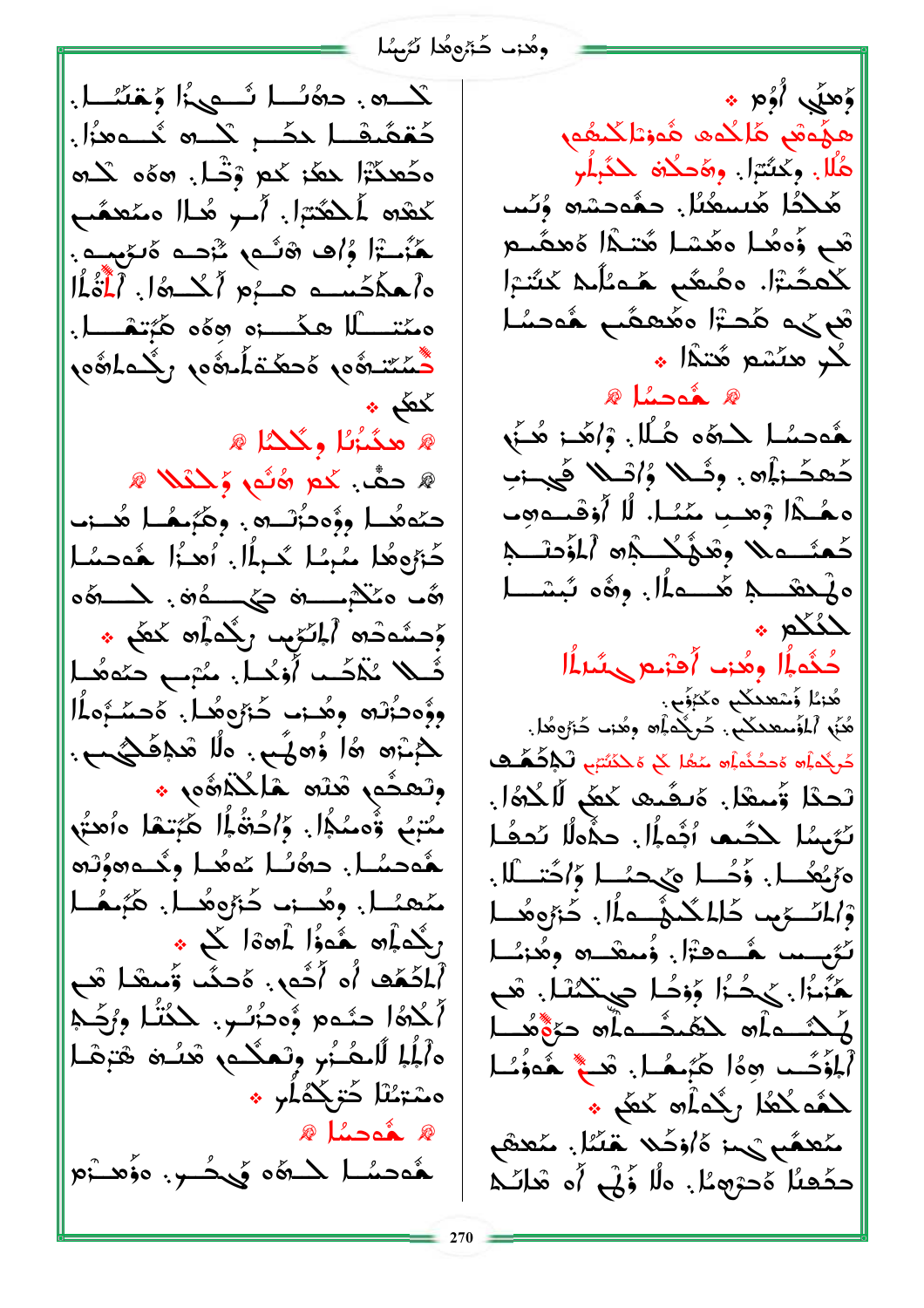وهُ: حَتَرُوهُا تَرْبِسُا

لَمِنَّهِ وَهُمْ فَهِيءٌ شَوْعَهُۥ وَكَفَكْسِرٍ كْتَكْتْ أُنْقُوم. دَوْوَقْتُو وِّجْنَا لِمَاوَّوْهِ تَعَكَّبْكَ إِنَّ أَهْدَ أَمْلَغُيِّجُوبِ وَالْوَهَدَا كَعْدَةُهِ. هُجَرْمُتُمْلِر كَـ رُهُهر وُشَـا أبد. أه هُنما \* تَعُمَّا أَةَ كَرُبَّا هُمَكَّ: فَي زُو هُـ: جُرَّوهُــا. مِنْعِمُــا وهُبِهُــا وهُــوُا وهُـههُا. حجَّدهُـا وِهُـزالًا. دكعكُل هُمنُــا. مَعمَـــه ه أُوْحَـــه هَنَّــا هُمخُنا رِكُماُرٖ كَعَلَم \* ® إمبرَّئل. حقَّ. هُنُه كُبَّ وكُبُّ ® كُدْسُكْ إِ. جَنُكَ ٥٥ وتُوجِّكَ ٥ لَّالمُكْنَوْنَ مَكْتُنُّهُمْ هُذَا كُرَّوْهُمْ ا ھُنُّـا وَهُمَا ﴾ مَسْلَمِ اهْمِهِ الْمُعَامِدِ ﴾ ݣَتْكُتْ أَيْعُونْ هْكْفُوقْبْتُسْ هُعْكُتْ اي أَحِبًا وَحَمَّدٌ عَفْعُهُمْ وَجَزَوهُمْ الْمُؤْمَّدَةُ ووٌمُت شَعْنَرُه حَزْهِ حُتْزَا أَكْلَمُتْاً. وَضَرِ هْهُمْا وِرُوهُا حَضَّرِ كُلُّهِ هُثَّةَتْداً لْمُو مَلْكُلُّا. هَكْسُنْهُا هُو غُوْهُا. وُحَرِّحَةُ الْمَجْلَوْهَا وَوَاءُ \* ألمعه كَنْصَاءِ بِالْمَسْرِرِهِ أَصْلَاهُمْ مَعَهُمْ مَعَهُمْ مَعَهُمْ الْمَرْكَةِ مِنْ الْمَرْكَةِ كَمِلًا هُـتَمْكَمُسٍ. وِؤُمُّ وَهِ هَزَمُــا وتنبئس وبشب فُمعُسًا مقْب هُععَدَلَا). هُنُر كَكْسُو هُقْڤُ وهِ وِقُو كَمُـــــز مُـــــوم كَبِكَـــــاوُبِ. ۇۋشتىكەلىتوت شىم كىگىنەگەر. ئىكى ٥أُ٥وْت وُ٥تُوُنُــُـوِ. ٥%ا كُمــُرَّا ٥إِنُـُّــا أَهْبَٰى ۚ أَلْعَدُّوسَكُلَّ دَيُّومٍ ۚ وُودَٰٓ رَبُّوا ۚ \* *®* هُرِزُهُا. حقّ كَكُمْ هَكْذًا

عُهِمًا وِوُهِ دَٰنُو خَلْوَجُدْ قَتَبُ . هُـزب كَرْرُوهُما كَعْدُورُا وكُمِراًا. ومنُهادُرُا هِ رَجِمًا وَلَكُمْ وَلَأَمَرَ هُوصُلًا \* ه هُوهُا هُرِهُمُا وِكُكُمُا هِ **& حقٌّ. أَنَّا إِنَّا ثُووواْ &** أبر هُدهما هُتُما مُكْمِد 70 مِنْد هَّزُمُّا هُـْفَ خَرَّوهُا. هَامِر تَكْتَمُلا لِمُوصُلُا. هَٰتُل مُوحِهِ وأَمِّمَهُ هَٰتِــٰٓءَالِ. هأسو هْعِنْسِهِ وُسِعْهِ لَمَحْقَسْتِهِ ۖ. دَوْدَ أَوْ يَسْمَلُ أَيْلِ هَذَا . وَدُوا هْلاَنْـــوْمِــ، وْدَدُنُــــو. هْــــع هُـٰقَاقَـــا لْكَفَّـتَەڤىئە وَّارْكُــا. رِيْــٰمَلُر ـمُــٰمَرُّا  $\cdot$   $\leq$   $\int$   $\delta$  or  $\hat{L}$ 2 Lisan 2 هُنُـه هُدفَـا وُبعُنْـــلا نْرِجْنُــدوب وهُدن جُرْوَهُما. وُسِيرًا هِوَا لِلِنُغُما مْ تَقْسَا. هُ بِإِنِّي بِكَعِدَهُكَ وَهُ مِنْ هَعدُه دَاسُا هَوَّىعُما. ه/ُدَّوْهُم هُنُوسُا. وهُحُـا أوْسُا مُهَكْسًا. رەۋەلمصى رەۋسلىقىھە رەۋستېنى  $\rightarrow$   $\frac{1}{2}$   $\frac{1}{2}$   $\frac{1}{2}$   $\frac{1}{2}$   $\frac{1}{2}$ & هُوزُهُا. حقَّ. هُنَّه مُنسًا & خُوبُنَا. رِجُوءُرِ أَخُوبِ الرَّهُ: حَصْ**مُ**ا |فِسَّعُلَ وِّتَسُّرِ<br>|أَمَّے أَهفَــما لَاهفَـُـُـُّــه لَمـــالا ھُــٰۃ كُـٰھَــٰبِ. هُــٰٓنِـ كَـٰٓرُوهُــا نَـُوَـِــِــٰت هُــودْرَا. يُوهُـــا وُحِبُــا وِوْومُـــا وهُدوهُــا. دُـــو ألمِنْمَنْــلاً دأَهُـــ; هُهِ فَتَوْمِ أَكْتَةُ مَا يَهِ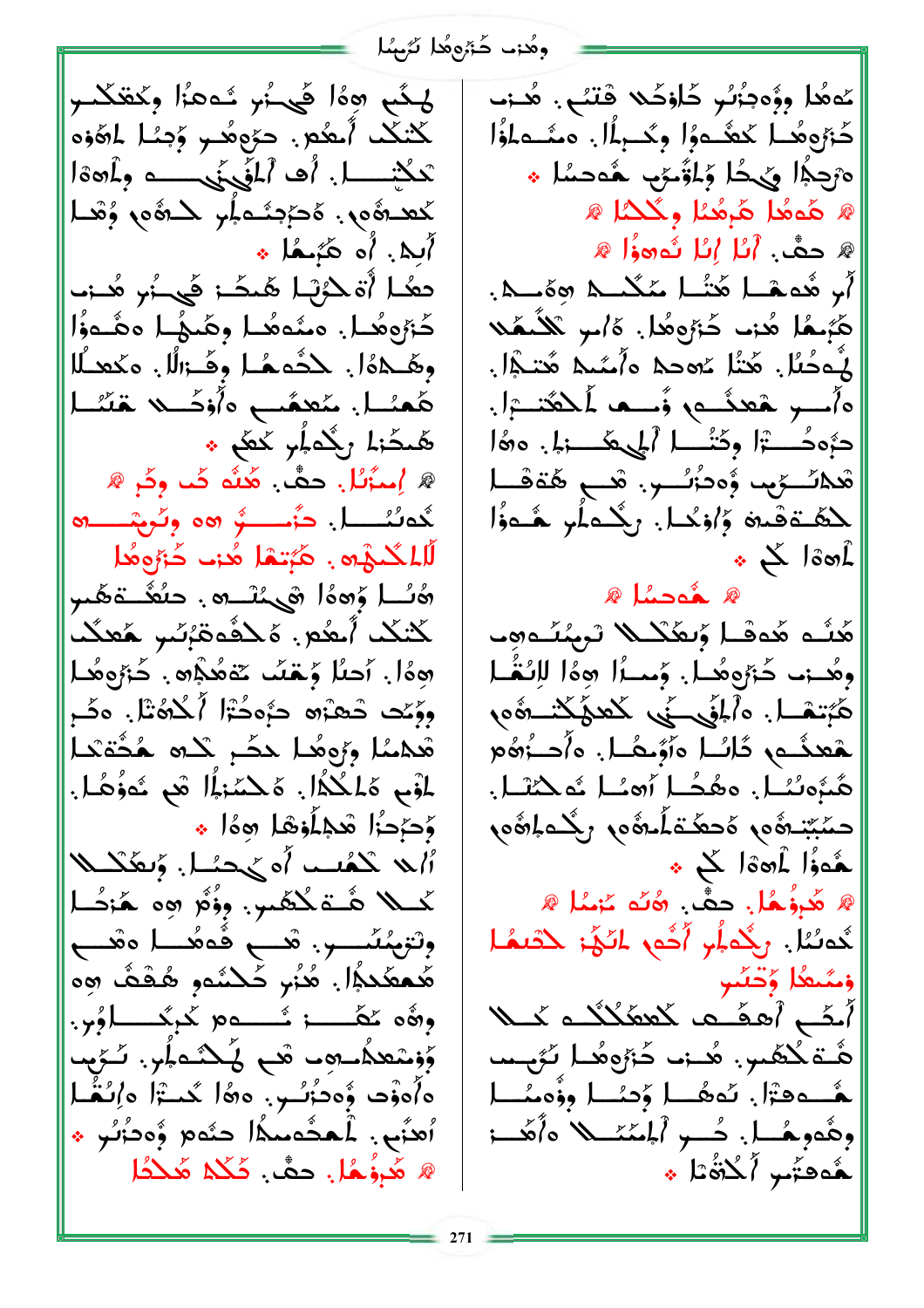وهُذم حُبْرُوهُا تَرْبِهُا

َكْلاَنُـٰٰٓهَا). هُ كَعَكْتُـا وِأَوْتَعَــْ هَــْكُـا مىدۇھىغا ھ *۾ إمرائيل حي*ت هُءم فُوحُده حةً . لَمَحْــوسِمَّا كَعُــَٰزِ دَرُودَٰزُــٰزِ . هَزَمهُمْ وَيَحْمَلُ جَوْءِهُمْ الْمَسْتَمْرِ هُـا هَقَــ; هَعْدًا وَٰلِكُمْ مَسْتَمَرٍّ كَرْوَهُا وَكَالًا تَئِب لْمَعْقَدِهِ . وَكُـز هَٰلاٰمًا حَضَرِ وَهُۥ هَٰهُمًا. وَٰتَحَٰهُـم لَّاسْكُمِ وِآهَمِ رَوِهُ . حَقَّمَهُوماً أَوْحَدًا . وِهَٰكُمَا مَنُوۡمَاٗا ۚ. لَاسْكِع وِهُوۡم كُنُو ۚ. ەڭلاۋىم لْمُتَكْمَلْ. لْمُمَكْسَوْهِ، لَكْمَاتِلْ دَاؤَتِيْفَـــــــا, هُـــــــا وِأَيْلَا هُــــــــزْهُ٢ دْرُهدُه مدار \* هُم هُڡٛۤڡ وٖٮٞٳهُد; هُٰڎێؙۿڡ؈ؚ. وِتَوَّمِنُنَا وَوَّجًا خَرَوْهِ هُنَا. أَسْرِ وَوَوُّا فَيْحِيُهَا دَهَّدَهَا أَنَّ الْأَمَّا فَلَمْتَ وَّسْتَدَهَ اصْعَةٍ مِنْ مِجْمَعَةٍ وَالْمَسْتَمَرِّينَ مِنْ الْمَسْتَمَرَّةِ. يْ هِمَا وَتَوْمِسُا. كَمَةُو أَبْلَوْا وِكْمِتْزَا. مکیْنُے ہوُوْے شَدہ وُہ کُے میں ا كَبِعْــــه لِم نَهُ ــــــــٓ;ا فَ الْمَالَكَــــــم ه الْأَهْلِيكْ مەمەم دُرْوِهُا وِهُبِدْرُهِ لِلْتَعِنُوبُا. هَنُبِ مَعمَى ضَرِ رِكْسَتَ عَبُرَ هُنْزَهَ. لْمَكْشُدَوُا وِصَّـٰ;الَّا مِبْهُــب هِءُا. وِلَّا ىُـأَمْ حَكْـُـدًا مَخَلِّـمُعُمَّـا. مْـع رَفِّ-أَا لأهما. هُــوهوه تصَفُّـا ووها. هَكُعْدَهُ شَةَهُدَ مُتَشَوَّوتَ. مَكَاهُدَة لِكُنُّے، أَنْ مَكْلُّ مِنْكُمْ مِنْكُمْ وَلَمْ مِنْ لِلْـهِ دُمَّلْ. ودْعٍ هَـهِـهُ هَـ هَـلَكَـهُـهِ هَـلَّا

كُمُّ . وُوصنُو حُجِمَا لِحَصُّومَ وَحُكِّوبٍ. وَبِّدْءُا هُوزًا لِمَنْقَمُكُمْ } أَه كَلَّاسُنًا وِكَّ دَهْـعِ أَكْــلا وُهْــا ەتــە ٱلمَكْــم. أە ـكْنُوسُــا وصَّــ كَرْدِهِ - إِنْكُمْتُ مِنْكُمْ وَجُمْعَةً وَالْمُسْتَدَوْدَ أَبِلْفَرْفَـــــلا. 50َــــد وُلِلَّــــ. 5أَوْهَـــد كَعْلًا. ەَرْهُمْڤُوءًّا. ونُم حاْوِجْبًا. للظَرَّوهُما هُءكَدوب. وهُما وَحقَّع هُ رَبُّفٍ. حرِّهِهُا هُ رِيْكُمْ} حصَّم بِهِهُ ﴾ هـــرُم وْحَنْنَـــه رُبِّـــز هِهُ . هَٰــٰكَـــا ھىمُسُل ەقىدىگىل ئەھ . ەسلامەت دَكِيدًا وحْسَالِمَا. كَمِلاً هُو هَيْشَا وَاهُبِفُسْمِلًا فِي تَحْفُرِيكَ وَوَالِ بِمَصَّلِكَ وِلْكِوَّهْا. كَحَرَّا لِّكُلْ. حَعْدُا دَّاسًا للطَّرُّوهُما ليُوصُّدوب وأُريُّمست مىڭگەھەب وئىقىدە كىڭىم ھەر مكّدوم هُدمسُل كله \* ىفّى أَكْسًا ھھَ;ھُـا. ھَـ تَـــه إِنُعَةِهِما لَّالِمُوْا مِنْمُوَهُا. هُهَنَّا حَيْدًا هنعيًّا. وأُحِيُّهُو هُكْمُوا هؤرْسُها كَتِبْدا. وْݣُلْمْ هْجْكْلْمُرْمِفْ. خْلْلْوّْقُدّْا. وتَــدْ لا ٱوهُــا. كَكَعُــا رَؤْمُــا. للْكُرْوَهُمْ لِمُعَدِّدِهِ وَمُتَلَّمَ حَكْمَ هْلُهِ . وِلَهْمَا حَيْلُتْهُمْ هُمْ ثُمْهِ أَوْهِ \* أُمرِ أَحَرُّهُمْ أَمحُوهُ . كَذَبِيُّه أَا هُم ىگىشسەلمە. ەأسىر ئىگئىل. ئى لحَكْفٍ. وَمَعْنُومًا حَبْوَا كَتَفَوْا أَدْنَى هَٰٓنَكُمۡلَ ۚ أُمِن أَوۡهَـُـٰلَ ۚ هُوۡ وَّسۡنَلَ أُمِنِ وُتُىلِسْمًا . وُقْعَا لِكُسْمَتُمْ. وأُحِقُّة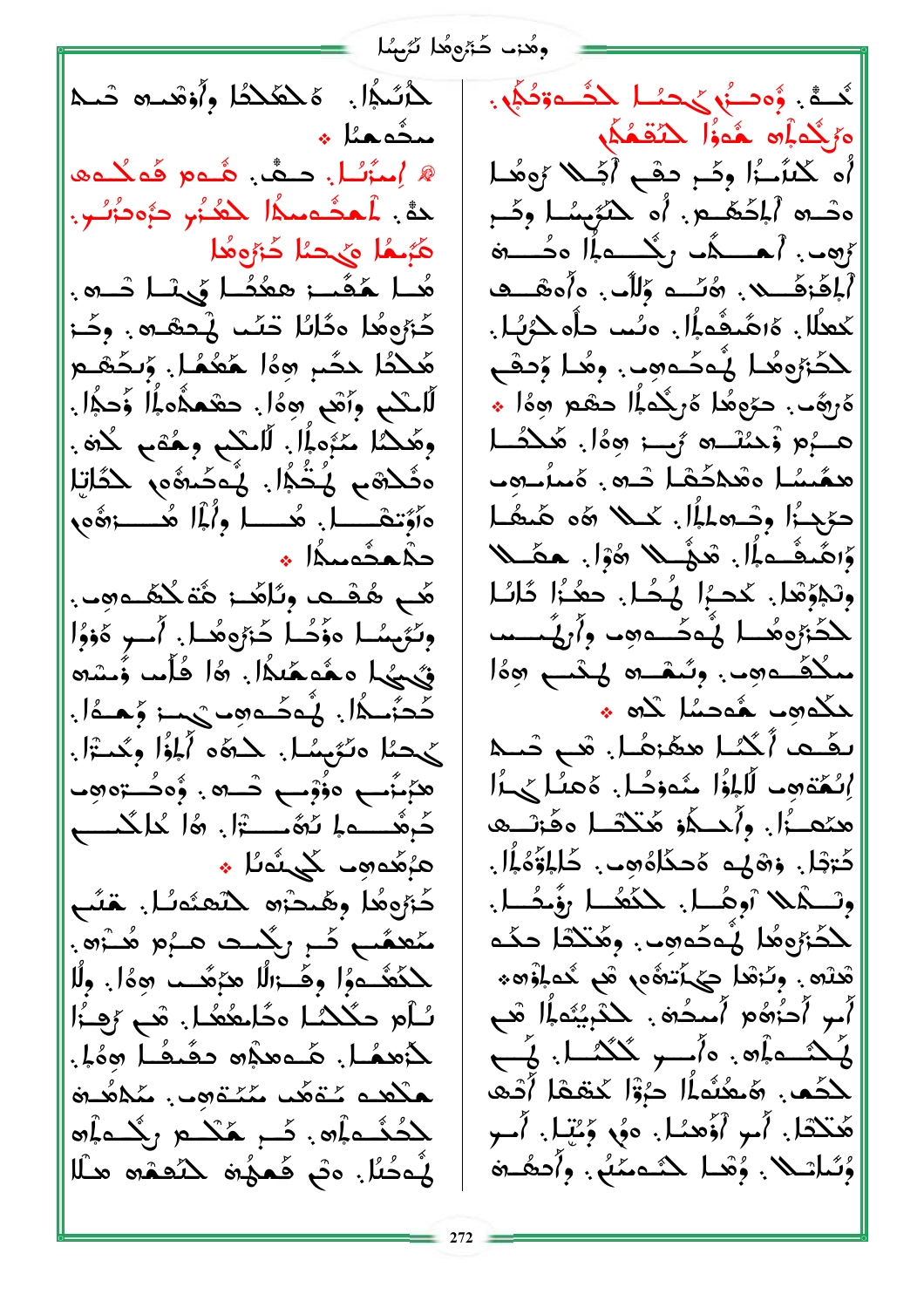وهُذب كَتَرْهِهُا لَّهُمِمَا

مَصَّمَ مَتَوَحَدَهُ لَا الْحَرَا الْحَسَى \* كُثْمَاْ وِهُنِ مُحْقُوف يعه بدلمكن المعمد منه بعه بدمكن للمحمار بمعلة هزار ويسعارهم لمُه فُتُوهَـا تصفَــم صَــومُم شَـح ئەلمەئىل. وڭىھىھ مىلاً ھە ئىت هْــِ وْحِمُــا وِكَكُنْـــكْما. مَـْــو كَـٰهُــا ؤْەمْنُنْا ھزَا كُم عُەھُم. هَنَّە ھُنَا أَلَّا يُحِمَّا هُذِ حَزَّوْهِ هُمْ \* هُنَّا وَهِهُا أَسر كَعفَّسْ الرَّئِيس وُحْڪُل. هِ تُمْ اُلْمَتَهُوْهِ ۖ ثُلا سُعَّتْهَـٰ ا ۇممەر ئىمەۋە . «ئاسلام ئىممەر». هُذبُــا رَجُــاهُ با أَمْـــو أَؤْهنُــا . ٥أُــــو أَكْتَمَكَ 6ْأَسِ هَكْشَاؤْهَا وُعْقَدْهُ} ﴾ ه هُوهُا لمُؤْسُلُ وكُلْهُ *ه* ه حقّ هُوهُ*نَّا ۾* كْسِكُمْكُلُه وهُـزب خُرَّوهُـا هزُنـب أَحْدَىٰٓا. أَبِي أَآيَدَ هَبَهُٰٓا مِهِ وَجُدَا وَلِي أَهْـه ما أهدهُا هُـــ. أَبِي أَآمِلا إِنْــاً. مَدَوْهُمَا خُدْوَهِ إِمَا. ۞لا قُـأَهَا إِنَـٰا. ههُم گُد تُودُمُّا. خُرِهُما وَوَوُا هُم وُهِنْسِهِ وِحَسَنَ أَيْحُسْهَا. تَمْسَعُفُسُمْ مَّةَكُ 16هـْدَا كُلِّ هُـُدَسُّا هُـْمَنَّا وُ مكَّلْلا كَتْتِمُّەمُدەم \* 2 Lisca 2 انْرِصْاً الْمُلْعَمَّةَ مَكَّاةً مَسْ تَسْتَعْمَدَ ؤُدًا. سُعڤع حَفَّصُلُّ هُحرَهِ مُل حَمَّل حُرْرُهِ هُا. كُم مِّتْمُلًا. حقُّوزًا كُعَّةِ الرُصةُ مِكَّ اهْمِ صَمْداً وَ وِلَمِحْتَبَا. أَسِ تُعالِ مَمْعِمًى هَٰٓئِتْوَا

ـمُحُل چ دَرْوَهُما هُبِعِمْلاً وما همْكِلُولاً. يُّەد لَّاسُّا وْاھْلاەْد كْتْقْدُلْوْھ. هُزوَّـــدِّهِ هُـعــدًا وب هكَكَــدًا. لِمُءِد لَّامِنًا وْاحِلاَهُد لِكُنْدِهِ دِفْتُهِ . لْمَعْمَدُهِ اهْلُدًا. هُرِيَكُمْلُو وِجُلُدًا. هدًىنُـا وما وجُدووُّتْـا. وتَحجُّـا وما ومنَّه خَعْنَـا . إنَّــه د لَّامـُـا وْالعــحمَّد لِحَدَّة كُكْمُومِ . هُجِمَّة أَمَّا أَهَدَ وَلَم معكاء & إِمْتُهُـْلَ. حَتَّفَ. صُوهُدِ كُمْدٍ وُقْعًا حدًّا. هُوَجِسًا كَلَّهُو وِأُوْوَّفَ شُومٍ وُّەدْنُر. آھىل ەڭگىسُل ھُن خَبَرُوھُل مَعفَّم بَهْنَ مَكْمَةٍ مِنْ مَكْمَةٍ مِنْ مِنْ مِنْ حكَّهْنَا ەُحْرَى اللَّهُ هُبُعُمَا. وَلَا هُو وَّلْيَ وَوَٰٓا أَو هَٰائِكُمْ كُلُّهُ . وَحَزَّومُنَا وهُدوهُا هُدْلُوْهَا وَوَٰا ﴾ حكَمٍ تُدهشَرَه حصَّفُا هُوَ أَوِسُاً. هذَا الْمُكْتَدُه حقْرَبُكِ هُومُدا. كَعَفَ; هِوَٰا كَمَعْ وَصَلَّىٰ مَكْمَعْ مَتَّوَسًا لْمَعَا. وَٰلِكُمْ الْأَصِهَا لَكُمْ الْمُحَمَّلُ الْمَحْمَدِينَ گىچُا ÷ هُــه (إُشَــه مُعْمُــا هكَــْبَر تَعفُــا. ورُد هُ اُلَمُ السَّكَّلِ: شَـــدم وَّددُنُــــــر. كُرِيْكُمْلُو أُكْسَى هِ هُــقَوْا وِكَعْــوِ. تَمْكَنْهَمْ مْنْعَ هُدَهْا وِوْْيِهِ أَ حريك عالَم ويُحمُل هُـزم كَزَوْهُـل. هُحكَمٍ فُنُوهُمٍ وَّسِعْداٍ حَبْسُاً. ەتىمكَىد كْخَزِا مُكْرِ مَّ أُهْزًا كَبِ.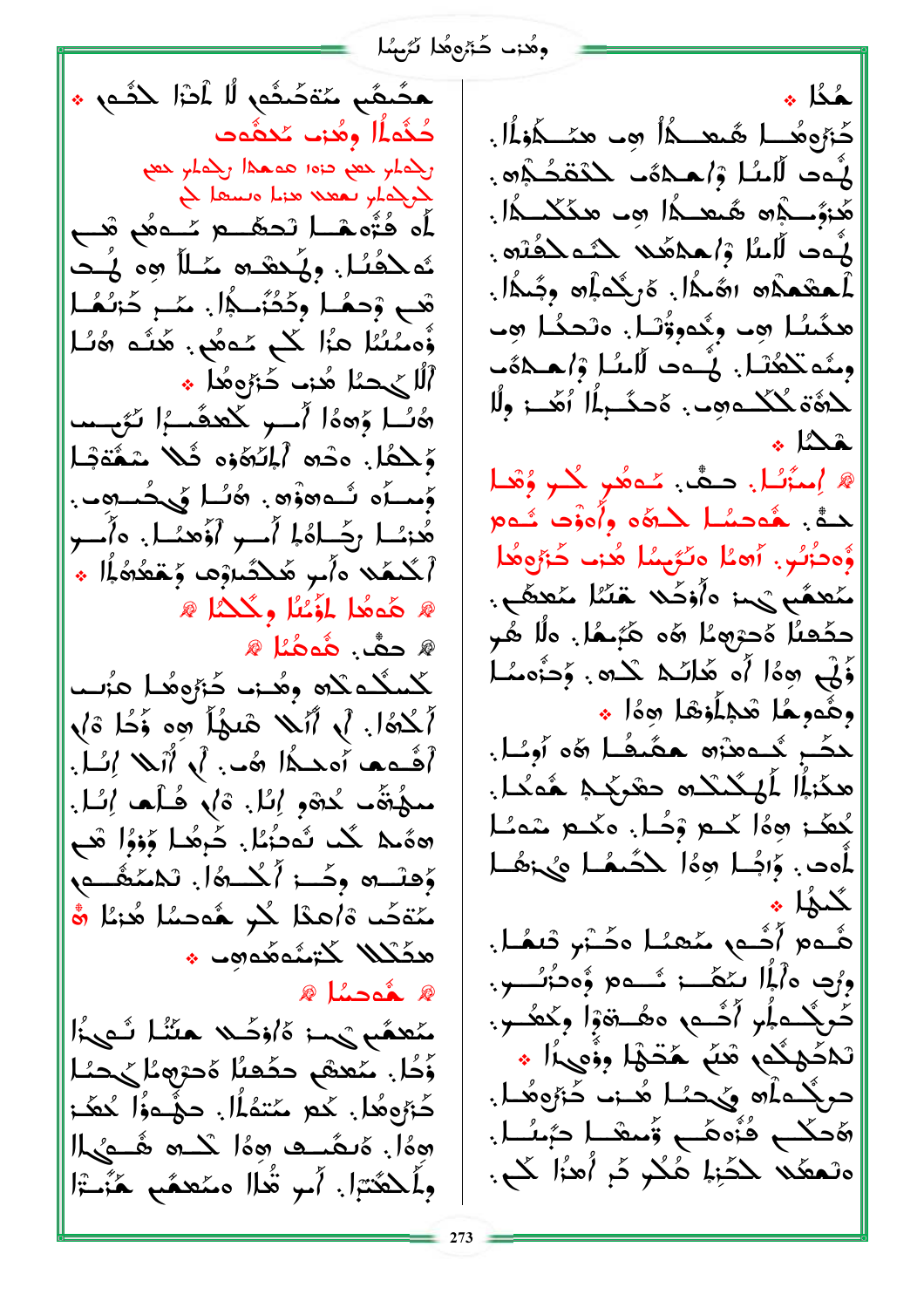وهُنم حُزْوهُا لَهُمْا

لَمَٰٓ وَحَمَّلَ وَهُمَا يَحْقُوه مَكْحَدًا. مەھەت ئاشىنىغا ھۆك لىقىگا. وَۗٛاتْنَا وُّكَفَظًا. هَحَنَّنَكُمْهُمِ ۖ كَعَضْعَم لْمُتْلَوْهِ مِنْ لَكُوْوَهُمَا لَمُوكَسُومٍ. وأمر رْهِزًا حَهْدَوًا. أَأَيْلًا حَتَّى أُمِير گەپ ۋابلۇڭگە \* وَّهْمَا مَخْتَلَ وْالْمُعَذَّهِ. كُرَّسُكُمَّا وَحكْمَعُــمال هنيَــم حكمَـدَّــمال. ة/اهضّزه شَم يُحْشَماًا وَحِمّتْمَعْكَلِ. هْدَٰٓءٖۢ هَٰٮٚۮٓڡٗٳ هوُ؎٨ ٱنَّهٖ و وَيُحسَّلا ھُھٗٚ؋ دُةڷؠٳ حِنْقَضْتِهٖ . وُجِبُ لَّاكَتْلَا. وَحَمَـٰٓءَلِمْ حَرْبُغْنَا ۖ فَيَوَحَدُوهِ بِ للْحُرْوِهُمْ وأُبْلَوُّبِ \* دَفَّى أَبِر هُوِهُــــرِ. ﴿ مَعْنَـــدٌ. وُٱـــدُ مْدَهْنُــا كْتّْسُــا إِنْشَــا. حَمَّــدَاُر أَهْوَمِكُمْ وَأَحْسَنْهَا. وَهُوَ يُوْمِعُكُمْ وَهِ وَّدَيْبٍ أَوُمٍ. وِلَا هُكَيْءٌ۞. كَكَاوْب هَتْبَعَّبِ ﴾ [السَّمَّى الله عليه من مستق هُلِدُه اُبِ. لِلنَّحْرُبِ خَرَّوهُا. كَتْلَكُمْ أَس هَعنُدٍ. هَنكَت بحصْرِ وَسَعْل اُسو اُکُ \* « أمزار حقّ فُوصُص أَفَذَا كُدْسُلْ. جَنُـــزُ وَهِ وِأَوْوَى شَــدم وُّەدْتُبْ. ھُڪُل آھنُل ھُنِڀ ڪُرُوھُل لمُ وَجَبَّى حَسَلِ هُـــزَى حَزَّوْهِ هُـــلَ وَبْكَسْــــو هْعَكْـــهِ تْعَـلْـــأوْه وِئْعَــنَى. وِثُلا أَسْلَا وِسِّمَى هَ هَدْهَ هُمْ تُحَبَّ أُتْمِ ھُلُّہ مُتَمَّلُ حَكُكُمُ مِنْ كُمَحَةً وَّوَّا ثَكْسُـوم مُسْـأَلِمْ مِوَّسْـهِ لِلْكُحْمَـٰ

أَلمَكْنُوْـا همْتّْسْـا. كْرِجْــەلْھ كْوِلْمَحْتَتْ بِمِهِ فِي وَالْمَحْسَنَ لَهُ مَعْوَى الْمَدْرَةِ مكْمٍ ۞ حُلَقُمهُم مُنْكَفَا ﴾ *®* هُرِؤُهُا. حقّ كَكُمْ هَٰكُمُا كُوبُنَا. هُوجِسًا لَحْسٍ هُـزَبٍ وُ3ْمَحْكَمَ لَّكُلُّهُ بِالْمُقَوَّٰهُ لَكُوْرُوهُا كُلُّكُونَهُ هَٰنُه يُحِبُّ أَوْ الْمُمَّـٰ: أَسو وَحَشُّهُ أَ هُدِهَ ۖ هِ وَجِمْ ۖ إِنَّ أَمِنُ ۖ وَٱلْمَحْمَـٰتِ 6/هجرها المحرار من وسكهم ان ھُىگُدْئا. ھُا خَرَّوھُا. ىفَى أَمِر وُهجُل. حثَّموُّل هُنفُعب. أُسو شَزُّهلًا. ئَـدَوُّا وُحِكْـدُهِ . هُا هُـدْـا ووُهحُــاً وه کی منسل ولا هُدهُمسل حزَّمسو « Loré أَه لَالمُكْدُنُ لَوْلُمُلْتَوْنَ وَالْمُسْتَوْتِ حَدَّادُه هُم مُّه حَمَّنًا. أَه كَهِعَْدُا وْأَرَلْخُسِ. ݣَەدَا ݣُعْلَوْه شْعْفَقْعَلَّا. ةْلِي أَرْيَكْمْ: هِنْمِسِهِمْ أَمْكُنُوا وَلَى أَلْمَكْنَ مُعْصُدِهِ رَجِئًا كَلَّةَ رُوهُا يْحَكّْمِوبْ. وْ/ كْعَنّْوْهِبْ حَكًّا هِوْاً. ةامطًا وهولمكَ وُارِ هِهَا \* ثَـهزًا حُسـْتُ حثُكلاَحُم وَقِيْحِيُكِمَّا دْلَا أَبْلَؤُهَّـــبٍ. دَتَّعَمَّـــدَّ وَّدْمَــــدَ وِكْنْسَـكَالِ وِدُفُّـدَوْْهِ إِلَّا وَالْا خَــَمْوَلَمُونَ هُبِ لِكُسْمِلُهِ . حَمَّــزَلُهِ شَـمؤُل. وَقِيْ لِمَاءٍ وَلَا أَلْمِمْنُوبِ وَأَحِسُوا وِهَْمَدُّه أَنْهَ مِنْهُمْ مِنْكُفَ شُوزًا . حصَّــــهُ ملَّا حَكْـــْـــه وُحسَّـــملَّاه \* هَٰلِكُل حَزْوٌ . هِلُل هِهُ لِ أَوْعُل حِكْحُل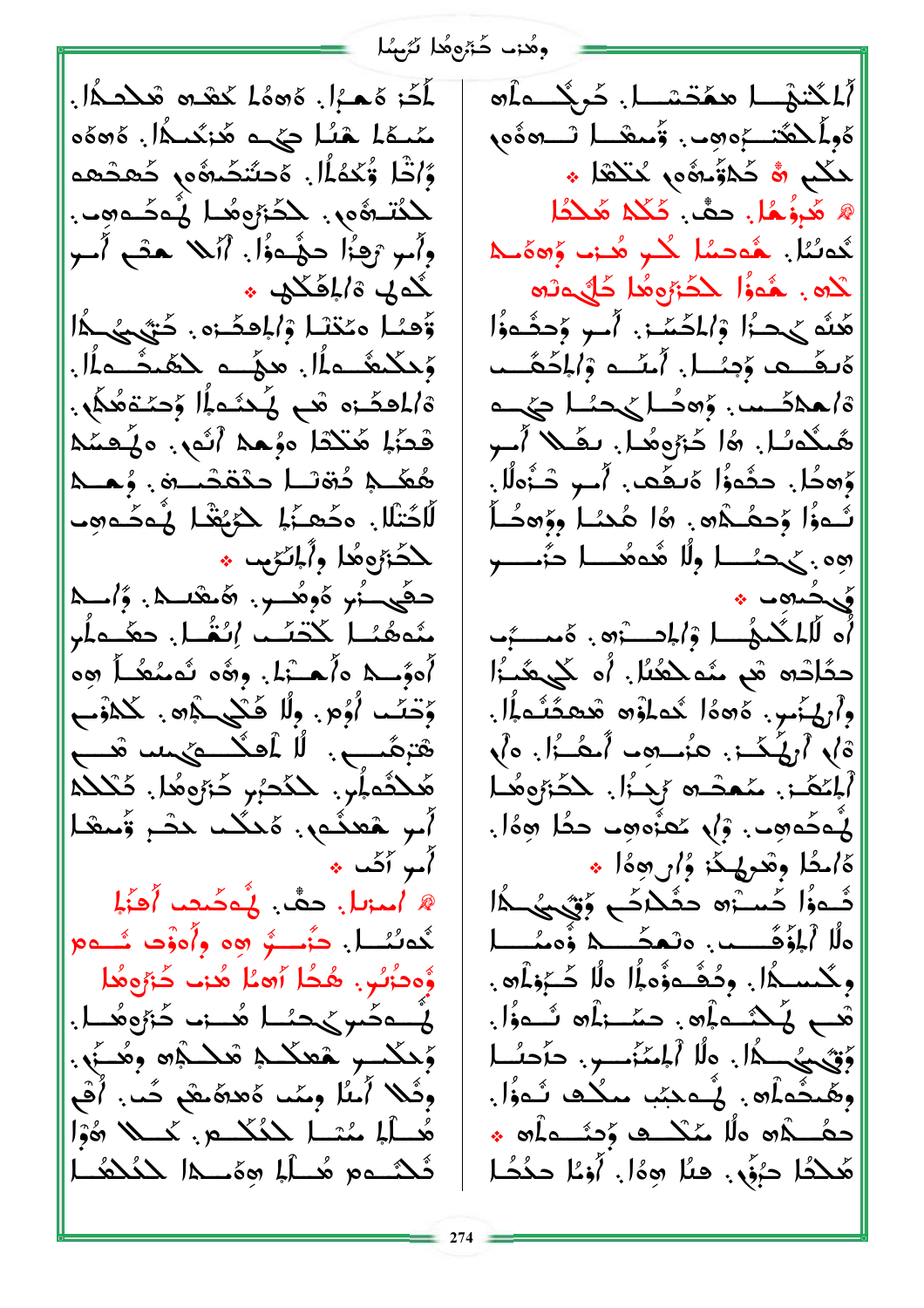وهُذب خَبْرُوهُا تَرْبِهُا

أَبِكَ هُدَمَا حَجَّمَةً عِلَّهِ. وَمِعْلَمِكُمِينَ لْمُكْتَبِّرٍ. وِسُمَّى وِتْ16 \$10 هُائا لمَسْمَدْ مَسْكَمْرٍ . بِمُسْمَدْ مَسْكَمْ أَنْتَزِهِ وَمَاءُ الْمُؤْلَمِ وَهُتَعُكُمُو وَقِيمَهَا الْمَرْجَعَةِ وَسَمْلِكَمْ ەسكىكى كېڭگە بالكەتتىلىم مُدَكْفُلُهِ وَلَا كُتُبْ وَلِ بِفَاحُصًا . لِّيْ زَحْلِ وُءِئْنِلٍ. هُ لِمَعْنَٰهِۚ! هِنُعِدًا! \* حمّمـلُّا وؤُهمه هُــهِـهٰدًا. هَٰذِلمَّانُــــــلا هِهُا شَكْتُومِ. ﴾ حمَّا خَرَّوهُا. وهُكَّرَ هِوَا مَمْلًا. هَامْدا هِوَا هُتِمَّا. وَحُلَّا 14 مَعْدَكَــز. هَدَهْــا مَعْتَــهُ بِهِ كْتْݣُمْا. ەكْفْلْا ەھْتْمْلَالا. دَّنْبُرْ ھِە وِمُهِ دَ دَاتَـرُهُ مِن وَ وَهُ كُلَّــمٍ لَــمَـدُونِ  $\cdot$  100 لمشمرق بصدأ أكمسف لمشر كَرْرُوهُــا. وِـٱرْهَا كِــُرُومِـد هُـومُــا لَههُـا هضُـو لْمَــْزَا. أُسـوِيْحِـنْـا هعْدُه/شلا وَّحُــا حُتحَّتَــا. وَّـــزَد ، الرِّبِ حثَكرتُ ، هُكْنَا أُهِ أَبِيهِ) تُأحــه ه ُ بِلرِّجِيــه . شُــْـرةُهر حّـةهُدُبر هُەوهُدا خُزُّەمُر \* مَثْلاً وُّومُمْلَل. فُكْسُوم مُسْلِ وِوَّمْكُ. حرِّهِ هُل محَرِجٌدهِ ألم مصَّدة أَلَمُتَسَلَّد حكُىعًا ەُحرْبْمَا. مكْتْمَا وِقْدَوْحُبُا. لمَعْــزُبِ مَكَــْزَت وَهَـــدْ حَثَـدَّلَّكَــمِ ەَسكىك ۋەكتَرب بِمَكَّدَه ھائِع هُـــُر. كَـــْ وِحُتّفهُــا. مننـــْ ا ەئدىمىس ئىر ھ لمعَلَّفُ على فَوعُد لِم وَكَسَدَةُ ووهِ

وكْتُكُوا هُوبْاتْسُكُوا . وُحكْكْحُا مَنْجِلًا . وَلَا هُـــوهَــهِ بُـُقَكَـــوهِــ لِمَــــثَ ا ەلملككە \* لُهضَر أُهُم هُـ: خَرَّوهُـا. وِأَسر كَعْدَوُا وِلَا قَدْوُحِـزَىٰ. هُعُبِ مُحَبُّو حِذُكْمًا هُنَا . وِحُرِ شَكِّيءهُم ثَلا وأَكْرُبٍ . حسَّىلا كُنُّـه أَبر نُعصُبِ وَّسفَا. هُسْلُلْ مِعْدَدِمُلْلِ وِسِّدَدَلَ. قب هُنسًا في حُسو. هأهنُسو لِمَكْلَدُهُ أَنْ وَأَسْرًا وَأَلِمَٰكُمْ \* لْمُحَسِنٍ حَمَلَ هُنِ خَرْوِهُا . وِكَسْرَا دَوْهُما أهنُّب هُودسُما. لِهُزَسُا فَيْحُرِ شَيْءَ حَزْهُا. مَكْحَبُرٍ وََّسَمَّا كَمِيلًا هُوَمُدِيْهِ وَ. ثَمِيلًا أَمِنُهَا وَأَلَمُلُ لأَحْسَدْهُدِ وَتَحْسَلُوبُ وَحَدَّهُ مِعْنُسُدِياً هَدْيٌ وَهُ دُسٍ وَمُنْهَرٍ وَحَدَيْهِ لَا . هَدَيْمَا لَهُ مَعْ الْمَسْرَ هَالْكُلُونُ وَدُونُو حَمَّرُومُ! \* لمُستَحَسِنٍ حَسَنًا هُستِ خَرَّوهُما. وَحَبَّسُسُلُ وِفِّي أَو وَحِسْلَ. هَٰٓزَسُلُ هدَّىكُمْ وَوْدَسُكُمْ وِهُدُوهُــا. دَهُب هُدُ أُ دَــهِ مَمْــلًا ثَكْــوم. وهُا ىُھجُم حَبُّدةَ ضُمَحْعُ*نُ*ا. ەَىغَل**م**ُا أىكىب وأكْتَنِ ج. ەكىسەۋىم ەُھەَدىسَى. خَعْزْءُ وَءُود دَّانْتُرْسِر. لْمَمَّالِ هُءِيمَاهُ مِهِ ﴾ & امزار حقّ فَرَوْمَعُا & لنعرض مؤهك لنمعف بقد كَرَّوْهِ هُــا ِ. ه/ُهوْد وُّهْدُتُــو حَقَقَتُــا ەڭاۈڭل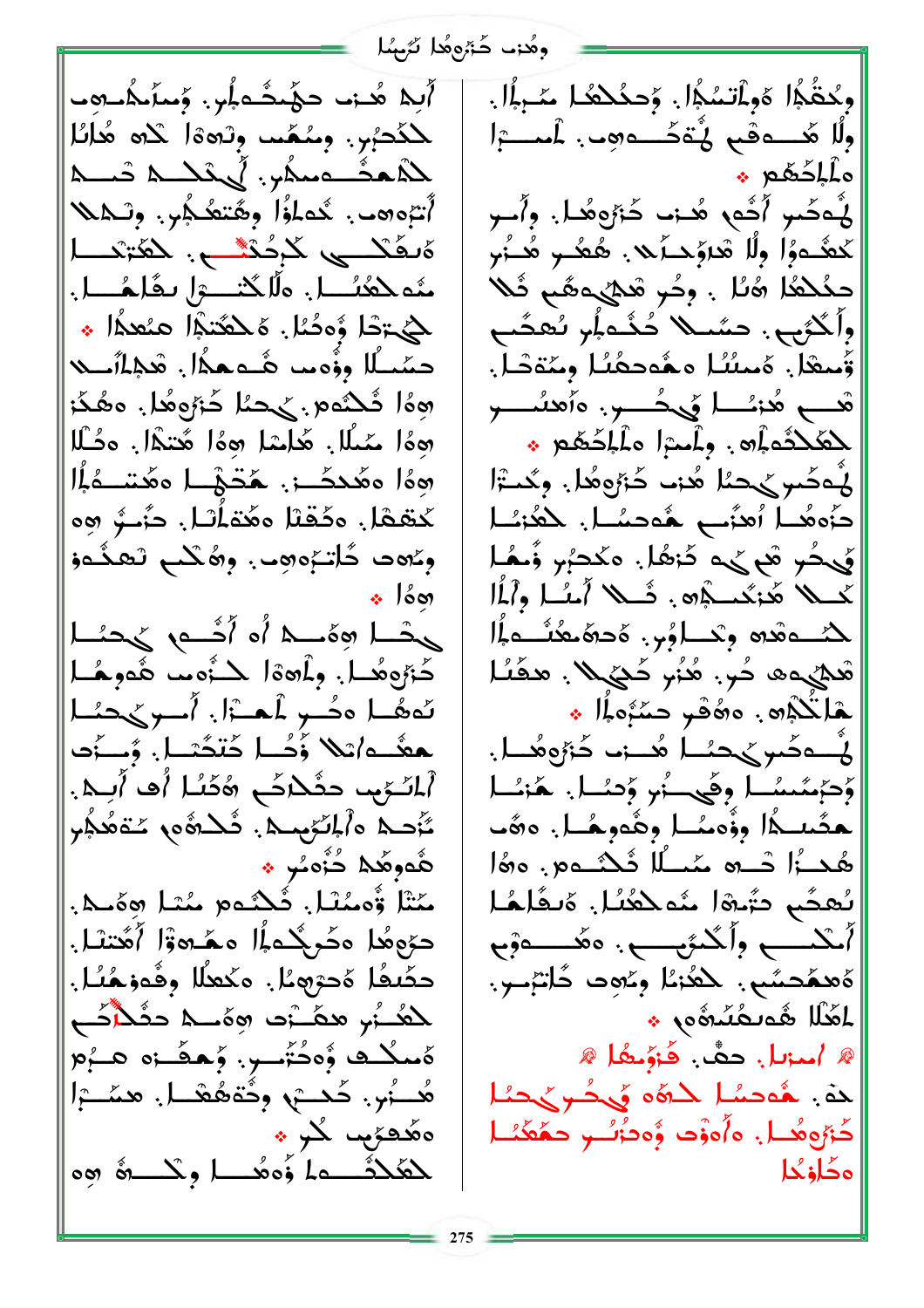وهُنم حُبْرُهِهُا لَهُمْا

هلُوْهَ، حثَّكِتَبُ. أَحتُـا وِلًا هَعتَكـو. مَّـمُّا هَدَّتَـمَاْا هَا لَيْمَة كُـرٍ لِّي ُّا ووَّەڪتُب رَّي هُنُر وَحصَّلِ رَحِيْلَه ﴾ هْمِ عُوهُما وِأَسطُـرَه كَكَــزُولَما والْ قحيى وكمثاله ع وقب. قب حْمَعُلِ وِٱلْمَلَوْ وِلَا ۖ كَسِعُلٍ. لَا تَعِنْكُمْ سْهِجُا كِي هُ هُ هُ هُ وَ مَعْ مَهْمَا وِٱوْقَى ۚ. لِيَحُعَجُ ۖ وَٱوْتُدَنَا ۚ. لَا ۚ هَٰتَـٰلا هُم النَّـهَ . وِكَّبُنُا هُعِدْءُهِ . هَمْ وَكَرِ هُم وأهمِكُله بدْا هُمُل. ولَا عُوهُا معُدِمُ الحَكْمِ لَحَدُ \* لْمَحْـومِيكُا لِكَعُبْـُا هِزَجَكُلْ. وِرَةُه مَنْعَفَــــرَهُ هَدَيْــــرَهُ لَهُدُنُـــاً. ەكزۇەھُـــا وأحـــــــاەُب ــكثّـة ھُعْـــا . تكظّم كبع دخُل ووُسْبع كلهي. هِ/ُهُدوُّا وحُرِجُرُهُ . كَرُّوْا لِمُعَكَّدِهِ . تعثَّـــوما تَكْـــرە هُزئـــا. أحمدُ وَمَّدَدَّدِهِ وَالْكُمْ وَالْمَدْ هُ مَعْقَدَ مَدَّ حكَماوْهِ وَالْمُتَعَمَّدَ مِنْقَصَّدَهِ း ရှှင်လိုင် إِسْتُلْل حقٌّ. وه العهُّملا وه حقوقَ إ حـة . فَقْعْـل مْكْفَيْـل وضُـلا عُكْتـْمِل ـ تَمَكُّم أَحْشُوساً لِكَمُّنَا فَكُمَّةٍ ، وأُوتُمْ يُدْهَدُه أُسْرِ ، وَتَبَوَّدُ. هْمِ مُدَهُدا وِحْعَمُا دَهُدَوُّا وِهَٰـٰكِلُّا. وَلَا هُو أَهْلِ هِوَٰا أَو أَهفَلا هِوَا. وُحِشُوطُ وِهُنْزَهِ وِكُلِّفٍ وَحَمْلَهِ \* هكَّــز مّتنـــْلا لمعّتــــوْا أُهـِ ٱلمَّذَٰلِ!. مأكفَبِ وِهُ! مُتَفَّـا ولًا مْننْسًا.

أَهْلِكُلْمِينِ فَيَ حَسَلَ جَرَّوِهِ مَا فَيَ أَو هُـزُا هُـحُـلَ. أهْبِ هَـكِتْتُمُـلَ. وِٱلْمَه هألم يُمْحَسِبُ وِتَسَبَّقُوا لِلْمُسَلَّوَاةِ حمَّــــزُّه إِلَا . وِكَعْــــــره لَــدْهَعْــــــه . حفَكثُــــولَما ووُّوهُـــــــــا. وتَــكُـــــم لَكَيْحَةُ الْمَوْمَ الْمَشْرِكَمْ إِسْتُمَا وَحَدًّا وَ مُومٍ فَو كُلْهُ مِنْ حَدٍّ . ۭ وُودُنُــِ ۖ أَحْسَمِ ۖ حَفَّـوْمَكَم ِ. ەرگەلمر ھُەؤا كەقھگى لَنْعَثُولَا وِرُجِدُوهِ وِرْجِئْنَا. هَايُجِئْنَا كَحْكُدُه وِمُسَاؤُهِ أَلِ. مُسَاؤُهِ أَلِي جَهْدَا ەڭكلىگەن. ئىقكىمەر قوب ئىسىم بالم يُعرف الْمُسْكَرِهِ أَنْ مَسْتَوَالَ فَيُحِيْدِ مِنْ الْمَجْمَعِينَ مِنْ مَسْتَوْمٍ مِنْ مَسْتَ ههُحصًا هفُنُهمُا. وِمُاؤُه أَه اهُ جُلْ } رَجْعِلَ إِجْمَعْتُمِيْلُهِ . أَهْ هَٰ مَنْ ا هنده أحدًا مَثَلَوْلَ. ورْجِئْتُهِ لَا رَجَّا وتعدَّفَلا \* تَقْمُمُّا وِهَٰكِمُّەرِمَا كَخَبِّوَهُا. كُمْ تَتَمَّا وِمَكَّاتًا بِهَ تَكْلُى. وَثَلا أَيْكُم وُٱلۡلَـــم كَــْــــم وُهِــَــهِ . كَـفَـٰزَمِـعُــا ىكْنىڭ وېڭىزە ئىلىلا . ماۋە ە/ف كَكْكْتْسَا، وأمنْسَسەدەپ بِلأُوُّبْسَدەُ ب ضَرِيْدَهُا سَمَاْ. سَرْحِنُومِ هَٰذِيْدِهِ۞وَمِ. ەْھىُعُا ئىھا وِھُم ھُەوھُـەھِـ كَـ; هُكْدًا بِمُكْفٍ كَشُورٍ حَدْتَفُوهِ \* لَّكُمْ لَمُسْكَرِينَ مِنْكُمْ الْمُؤْوِهَٰدَا. تَعْمَلْ مُعهَّى هَ حَمَّىفُ أَحْرَوهُ لَ وَلَّا ؤَيْلِهِ حَثَلاَةُٯٖ ۖ عَةِهُلُهِ ۚ وِكَعِفَكُۥ كَكْنَكُمْ لِلْمُدْسُورِ. وِلْمُحَبِ لْمَاحَكَنْكُمْ وَ.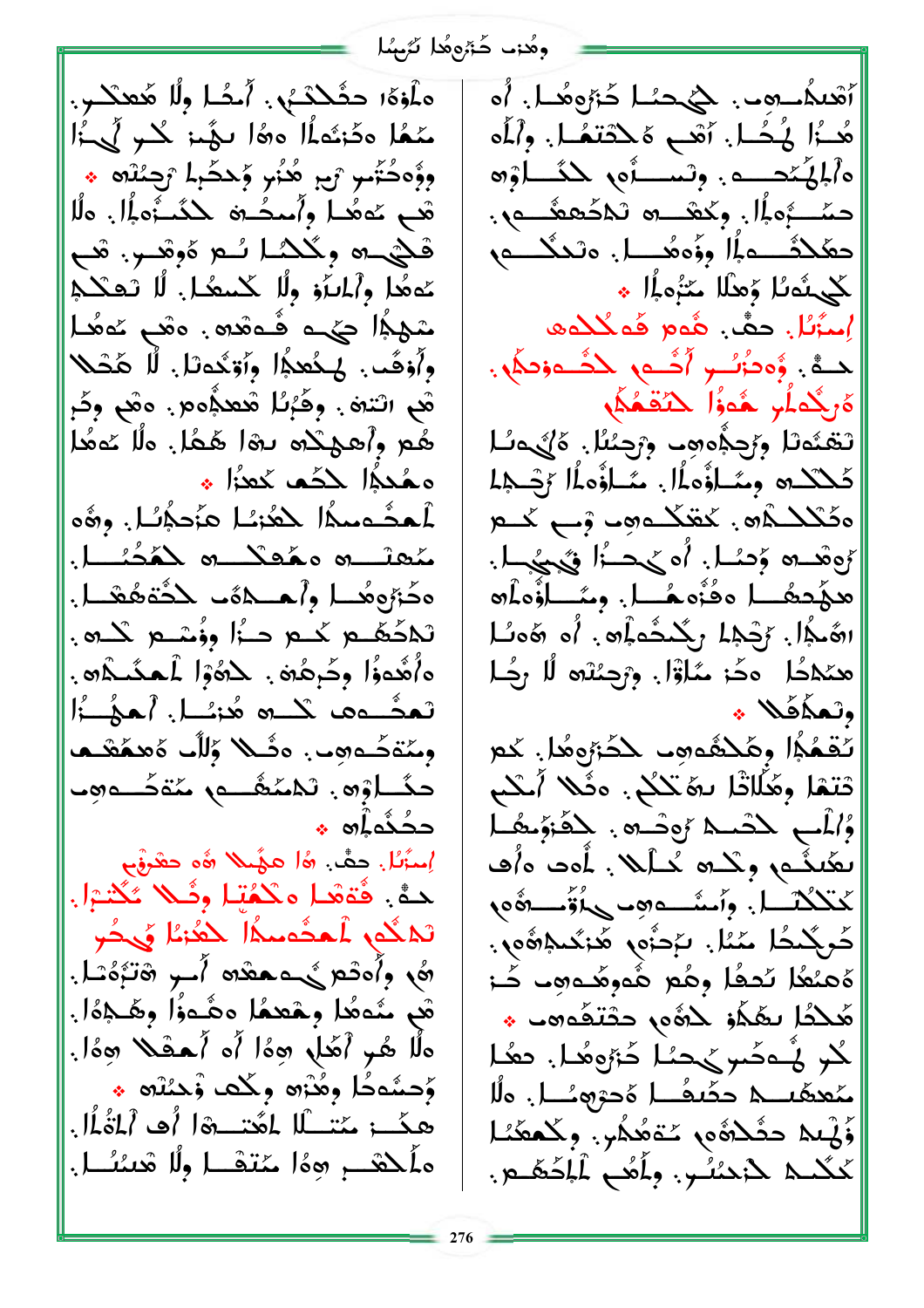وهُنم حُزْهِهُا لَهُمْا رِّهِ أَإِ وَأَبْتَكَ هَٰذِكُ، وِهُكُمْ أَهْلًا . أُهنَّب وهُ لَمُعِقِّلُ هُ/جَعَّبِ أَنَّـمٍ. هُ هَكَمُدًا لِمَشْمٍ مُحِلًا وُوصُنُووو همَّدَّم حَلَقُومٍ حَزَّوْا وِرَهُمَعُنُواْ ﴾ ۋەمئىندا پ هُڪِده هِهُا لِمَسْكُدهِ وُحِكْكُرُوُّا. هَجم لَكُب رُودًا وهَجم هُجعَكَدَدًا. ەزو بوە كېشىدە . كېڭىسىد ورُبِّهَا كَعْكَـٰهِـ أَه فُتُوهَـٰلَ. وقَـٰع ئەھۆل كىڭگە ھۇا لگۇھى وھە اُهَٰذ إِنَّـا كُلِّـُـدوْنُكُما . هُرْشُــرُه وَّكُــا مُنْهُنُــا. ه/ُعمُــة هِهُا كَعْــنِلَا  $\bullet$   $\bullet$   $\bullet$   $\bullet$   $\bullet$   $\bullet$   $\bullet$   $\bullet$ |وُلِمِعْدُوا دُه ﴾ .<br>كَلاهُتــهُلْه لُّا هُـڤــعــ إنـُــل. وٍأَهُـــز حكْسًا ووْحِنْسْدِ . مئة خَعِنْائَكُ آت آٌمر وآُسکُمڤن. ووُّڤم آتن ڤُع لِمَوْهُمَا لِمَشَاء هُنْزَو وَسَدًا لَمُعَ قَتَمَا ِيْكُمُلُا. أَحدَّ: شَد*ەْ*م <sub>ُ</sub>رْمِ وَاجْدَوُّم \* وِهَٰلَاتْـَـا /ُڡ وِّهِۃُقْـَـا. وِّهمُعمَّـــمِ كُثْمَلَا وِهُنِ أَكْنُوم هُەوهُدەبەب ھُہُمْلُمُدْ ﴾ هُنَّهِ ٱلمُفَعَّمَدُكُم ضَرِكُداْه وهُنت خَرَّوهُا<br>ضَرِكُداْه وَحِضُداْه مُعْا كُم وَكَكَتَبَهِ هُــا هَقَـــ; وهُ الْمَــــه لِهُــــزم كَرَّوهُـا. كُــر هُــام كُـودُـا هــرُم دهُا هِمحَة فَي آه وِݣَاسًا. أَة حَوْيَا أَخْذَا. مقللًا هِدًا شَنْه حَبْعَخًا ەڭھىلا ھُمىل. جىھە ھَىھُلا ھَب مَمْعًا. وَبِحُهْلا وْهِدَا هْمِ حَتَّنَعُا م ثُەوٓتــا. ەۡحھَـــدٖەُا ھَــــ كُتوۡـــُلا. هْبِرْوْا وِهَٰلَاتْکا مُنْدَى هُمْسَأَاهُ هِمْ. مَعْمَمَ إِنَّمَا مَأْوَدًا مِنْ مَعْمَلِ مَعْمَدِ وهُعْنَ كَمْ دَمُمْ رَبِّدُ أَمْدَ عَنَّهُ وَمِنْ عَنْهُمْ وَمِنْ حكَّفْلًا هُجْرُومُا \* وە ئىمائى ۋىھا ھقا وەل. هُومِسُا ݣُلُو لْكُلُومْ مِنْكُمْ لَمُومْهِ. هنّههـــه هِمَه كَـــه هُــَـــمْ. حَمّــا لِكْتُبُهُـلْ. هُـنِبِ خُرْوَهُـلْ. هُحكْفَـلْل  $\sim$   $\frac{1}{2}$ ەۆەكسىدا سىرىپ بوۋا . كېشەكسا اللهُ مِنْ، أَمْسِرُهُ هَا ەھَىعْكَسْمِهُ لِمُسْتَوْمِعْدَ زَالْ مَى هَمْسْتْزَا . هــةُ. حَزْسَةٌ وَهِ فَيحْسِرٍ هَكْلًا كَمْكُمْ وْ3ْمَلْمْ وِكْتَةْهُدْ \$ ەئىئىسىر ھُسنە خَبَرُوھُسا لمھُسىم هُدوْحُل وِكْلِمَا حقّْ كلف وُٱلكَّنف هُوَدَةُوُّا مَدَدُل لَمَحَمَّد وأَهُ: هُزْدَه ِ. وِهُـزْب لْكُرِ وَٱلظَّمِرِ حَمْنُوْ إِيْهُمْ حَمْلَا وَالْمَرَاثِيُّ كَرْرُوهُا هِـرُمْ هُعَّةَ دَا. أَبِــهِ هُــزب معَّشًا وهَّتِمْا. مِنْعَتْرِيُّ مِنَّفَرَةِ هُحكُــد هُــُلا هڤعكِدُ\. وهُـعمُــل وهَٰلَاتْل. أُڡ ۊ۫ۘٯٮُٮكُل وأوٌتهْل. حرهُ يُـل لمَعْلا مُلا مُفَشَرا . عُوهُا وِوُودُنُو هَبُعُمْا هُنِ دَرْوِهُا \* ـلُه ـهُعْتَهْدَا وِهَـعُنُمَهُا فَصَد لَمْــد لَمَــد عْمَعُمُّا مْحَافَرِبْمَا. مِنْبِئًا كَبِيَاًا كَبِعْر

كللكنثل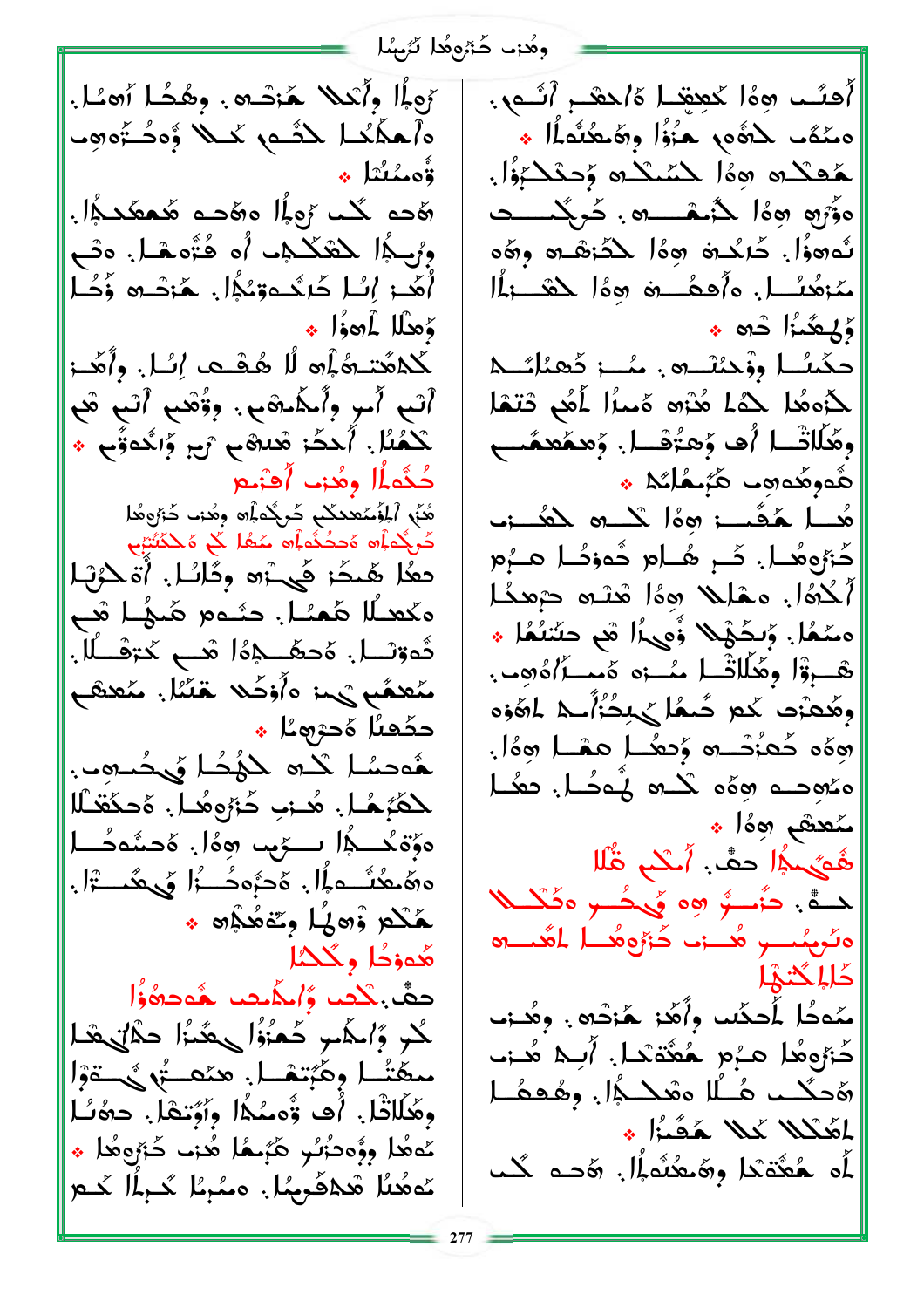وهُنم حُبْرُوهُا تَرْبِهُا

حَبُّودُنُهِ هُنسِ حُرِّوهُا. هكَّمْ أُسِط هُذِيُلُ أَيْحُدُهُ لَ \* لَعْمِدًا مَكَّفُ مَسْكَفَّ مَعْ الْمَحْمَدِينَ مِنْ وِٱحۡتَـٰلًا . وَحِمّْ وَوْا أَف وَهكَـٰٓةٍۢا . وحُــٰٓ; لْكَنْتَلَاةُى هُدَوِّضْتَ هَجَّنَّى أَبِيهِ هُدَ*نْ*تَا  $\cdot$   $\delta\chi'$ تَسْبَى هَكُكُمْ حَكَّى تَسْتَوَى وَمِسْأَلْهُم هُدَبِ حُرْوَهُا. هِ ٱلْمُحَرَّحِـهِ حُتِّهِكُـهُ لِم ِ. ە/ُھْھـە ھُەھسُـا كـ7ە و/ُەۈھُــو. هكُنُو أُبِهِ هُزِيْلِ أَيْحُرُهِ لَ حكْنِسًا وهُدوُّا مِمْمَحَد: «هَمْكُنْ). حَكَمْلَا هَرُومُـٰلَ كَـٰرِ مُتَرَسِـٰهَ. هَتَمِيُّـٰهَا ۖ مَتْـَـا وَهكُدُمَــعِ. ثَـــلا تَعْنُــونُـع هكَـــلا وهَــــم. هكَــنَبِ أَبِــم هُــْــُـل  $\cdot$   $\delta\chi$ معكئا شمكتب حقٍّ. حقْرِبُهِ هَذْهَ صُدُا ەَحەَمْعُنُـــەلَمْا. ىىڭـــز ەىڭىــــى كُرُودُتُكَ. وهُبُعُما هُـزب خُرُوهُـا هدە تعشا حدُنُها حَدَّسه بِه وَوَو لْكِسِرِهِ , وَوَّهْدَهُـــوهِ وَحَرَّقُـــوهِ لَ لمُكُم مُلْعُم \* هُــم هُـقَــم وُبمُثْــه. حَتَوْجُنْــا وَهمَدْاوُّلُر. أَه تَرَّبْسًا هُنِ حُرَّوْهِهُا. ٱئۡب وٖۡب ٱٖڡ ۡٮُلۡضَـہٖ وَٕۡہِڂُۥٞٚٮـــــر ؞ لمَعْلَمُ الْمَعْسُلِ. محمَّتها لَمَعْنِيل ـفحمّه و اهوّه لاه \*

ثَكِثُومٍ خَكْرَسِينَ وَأَهْدُرُا هُوصُبَا لِهُ مَيْ دُمِينٍ لِلْكُرُمُ لَمْ هُدَا دُرْوَهُــا. مَمّىـْـلــــه هوا دَهلـــاوُّـاًا. ەْلُ اەترىپ قالمڭكلا \* 2 Lusan 2 هُوصُلُ لَاحُلِ وِمُمكْسِرٍ وَهُعَلَـهُ الْمِرْهُهِ .لمُعْوَيْهُمْ لَمْعَرَضْ لَـٰهِ صَلْمَةٌ كْدُا وِهُو كَكْلُو. كُعَكْتْلَا وِهُـُوم كَقْكُمْرٍ. مَأْمَوِّيكُمْا ۖ كَنْمَمُا وِهُمُوهُـا ولُّکِّہا کَاهُا وِوُّہِتَالُو \* اورُجْزًا ووُسعدكك حڤ. سهٌك كُبر سُلَّه هُــا هــاًا عُمهُــا ووُمحنُنْــه . وهُــنِــ حُرْوِهُا حَاوْحُــد قْتَنْــهُ!. هُــْزَا شَــلا أؤشعدكم \* حكَفْلًا مُّمْ وِبْعَفْتُماً!. حْثَىلا شَع مَمْلًا حَيْرُوهُا . هَٰذَكُمْ مِنْ مَنْ مَنْ مِنْ الْمَحْرَ الْنُمْ أەمْلُك، حثْلاهُ) تەھُىر \* همَّسُا أَكْدُا وَكُل، حَرَكْجُاً وَيُحِمَّا خَرَّوهُمَا. هَتَم كُمْ مِشَا وَقَصِعْلَ مِعْقَصِكُمْ شَكْلَ ﴾ كَتُسْبَرْا وْاكْلُــه فَيْلُو. وْاحْدُــه كْبِعْبِ هُمْتَحِبَّةً كَبِيلًا هُجَنُّينٍ. لِمُعَقِّفٍ هُٰٓنِي قَبِي مُعْْبِشُو هَٰلِ وِٱٓءَٱل أبى \*  $\frac{1}{2}$   $\frac{1}{2}$ حقٍّ : حزًّا وَجِبًّا حَعَّزَحَكًا ئے مُع مُبْتٍ وُّہمُمُ اُلِّہِ وِأَهُمْ فَالِمَا هُبْتُهْلِ. ٥أهْــتُو هُوَدِسُـل لَّاحُدْهُلْ.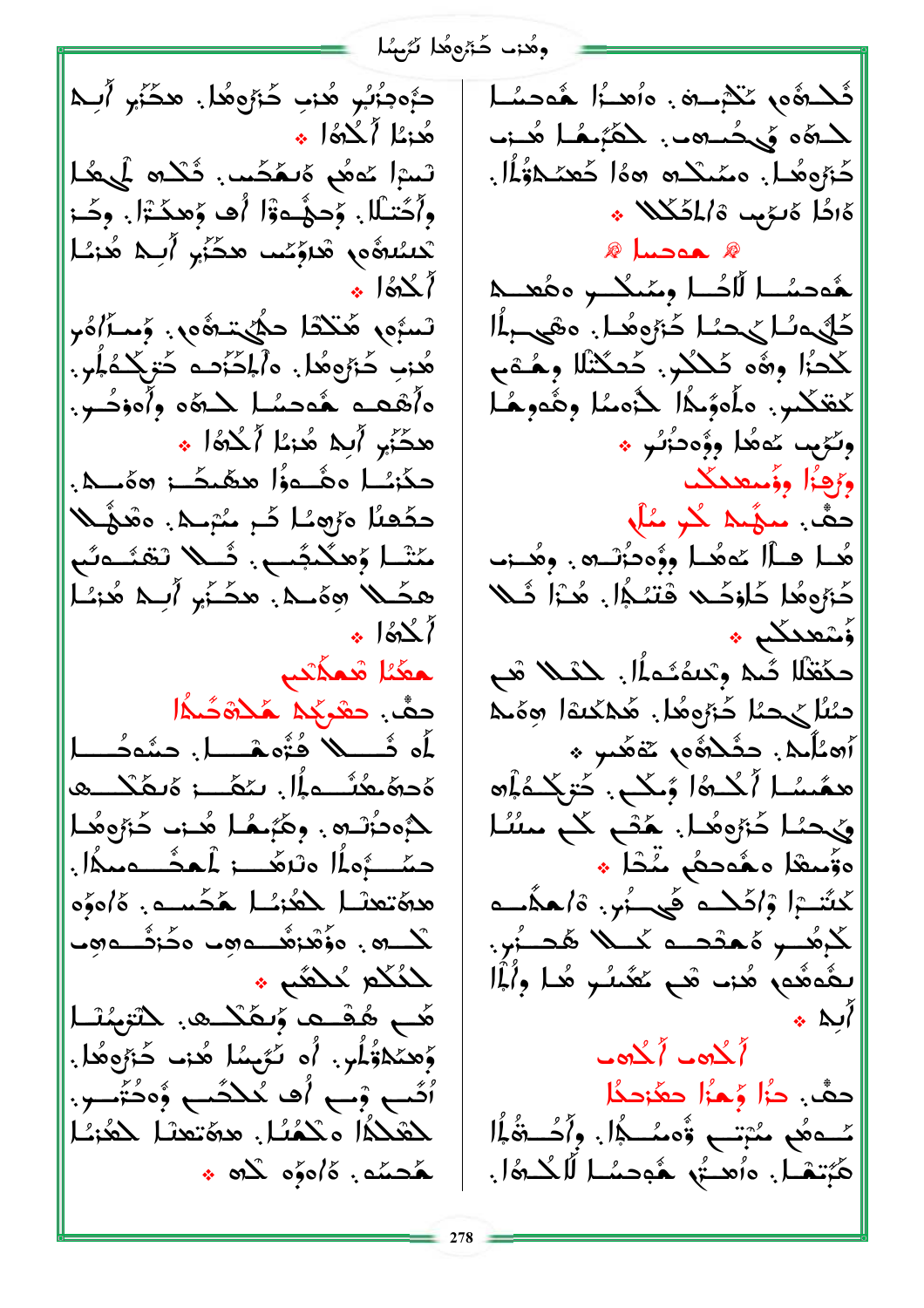وهُ: حَزَّوهُا تَرْبِمُا

دَّوْسِـــرِ رُهُو همْسُـــا. وِّكِيْحِيَــا دُرْوهُــا نُـــرُب حدٌــبُا هُومِــُــا هدەً حَكْماً. وهُ أصحبُ أَنْ هُوجِسُما  $\leftrightarrow$ للقعمُــا وهُنـــهُوْ حُدْنُــا وهُـــــــــمُ دَرْوهُـا. هگـېـاْ تــهؤا حنٌـه للفُلُو ەھْل ھُھْلَا. ھُەھسُل كُمْ أَكْلَاهُ ﴾ ؤُمعْدُه وِهُٰٓ;يُا فِوَّد كَمُنْهُ لَا أَمَامِنِ كَرَّوهُــا. هِلَّا كُــُلَّا كُـــرٍ هَاتُـُـــكُر. هَكُلا هُـ تَعَمَّلَ. رِيُّهلُو هُوَٰوَا \* حذئه منعشر ألمحف الشمن كَرْرُوهُا. حصَّوزًا ويُعبُّلُ وهَعمُا. صِّ هَٰـ(تَحمدَ). هُـوَصِبُل كُـرٍ أَكْثَوُا ﴾ هُم لًا ثَلاهُوْ کُرِ مُنْاً ۖ لِأَدُّا خُرُّوهُا. وكَهكْسُرًا هلَكَهُ لَ هَجفَ زَالًا . قْلِمْتَوْبِ. هُوصِمًا لَكُو أَكْتَوَا \* هْ سَلائا همَسْا هُيَّب. حمَّمُا وِهُهْا وُددُتُهِ هُـنِـ كَبْرُوهُـا. حكَّـ وَّسِعْلُ مْعِ أَكْلَهُ!. سِكْفٍ تَقْعُكُلِ \* لْےكْتۇە لاشقىنى ئا حقُّ. حزًّا وُحِشُوثُه كَرَّوهُــاً. ومَمْكُــو هُــزُو كَالَىٰهَـٰـا ەْتَىمْىوب خْشَعْا ەْخْبْطْ تْخْلَا وٱتَّــٰه أَا وۡحِسۡفُــٰر ٱلۡاٰیۡـُـُحــٰه ۖ كُــٰر ٖ. ٱلمَوْدَىٰ هُذِيْا هُا وُٱلْمَا أَلَىٰ \* لمُعسِبًا مِلْوَةَابٍ جُسِبًا هُومِهُــا ھەمھىدا. ۆھكىسا كىلەم ۋەدائى جْمَعًا جَرَّوهُما. هُاللَّا وَجَمَعًا هُم

هَتُا ءُ٥حِمْ مَكْدِمْ. هَ حَيْحَهُ! حَكْدِمَ كَعِيكَةُ لُمْ. أَه تَزْمِسُا هُنِ كَرْوَهُـا. وهَبِجَبَاءَ كَعَبْنَا قَمَيْنَا شَكَلَا عُقْفُ مَتَبُسٍ. ثَمِ مُبْسِدُ هُ/هُـ; }. هدهَ تعليل لمَعْنِئْلُ هَجَسَهِ هَاهُوَهِ لَكُلُهِ \* فَـكَمْتَ فَـْمَعُو أَكْتُمْ. وَكُنْوَ تَنْغُـلُ وَهِهَتَهْلًا. وَرَضَهِ 16 مَنْ فَكُلًّا هْتئے . وِتكفَّرْشُـــــم حَــّـــز رِكْـــةُلُمْر . ەتھىھُم ھَىُــو گەوۋُتــا. ھەقتھتىل لمَعْنِئا مَّكَسِهِ هِ/ُوَوِّهِ كَلَّهِ كَقَفْهَا هُ صمُده وَ هُوَ وَ مُعْلِمُونَ وَ ألمده المعده حفَّ. هُيَبَّٽُ كَرِيْكُمْ! ثَلا إلله مَنْتَ وُبِكَنْدُهَ لِلْبَهِنْبِ حْمَدْ الْمَرْوِهُ إِلَى مِنْتَقِيمٍ هُوَجِيمًا إِلَى مِنْهِ مِنْ لْمَهُمْ فَيَحْدٍ. هَمَّسُلُمْ أَلْمُؤْمَنِّسِ هُـا أوأباً أيداً \* هُوصُلِ لِكُوُكِ وِمُبْكَـرٍ وَاجَنَــدُ هُبُسُما دُرُوهُـا. حمْـهوُّا وَوَهُـا أَهَّدِمَا. هِمَّدْ الْأَرْجَنِ هَا وِٱيْلَا ﴾ هَهُم كُمْ هَٰلِكُنْ. هُ لَمَكُنْ كُمْ مَ كَسْتَرَا وَكَنْصَلًا ، هِ ثَكْلُصُلًا مُحْسَوْا هِ/ُهَٰ: مَهَّسُا ٱلْمُؤَدَّبِ هُا وِٱلْمَا ﴾ حَجَمَعُهُ حَمِيضٍ وَاعْتَهُمْ الْمُحَفِّظِ أهمًا هُنِ دَرُوهُا. وِتَـهِوا نَمهُا لِّدُّومِ هُومُا. هِمُسُا ٱلْمُؤْمَنُ هُا وُأَيَّا أَبِي \* وهكسه كتزههم حفٌّ. حكُّه رُقِّزًا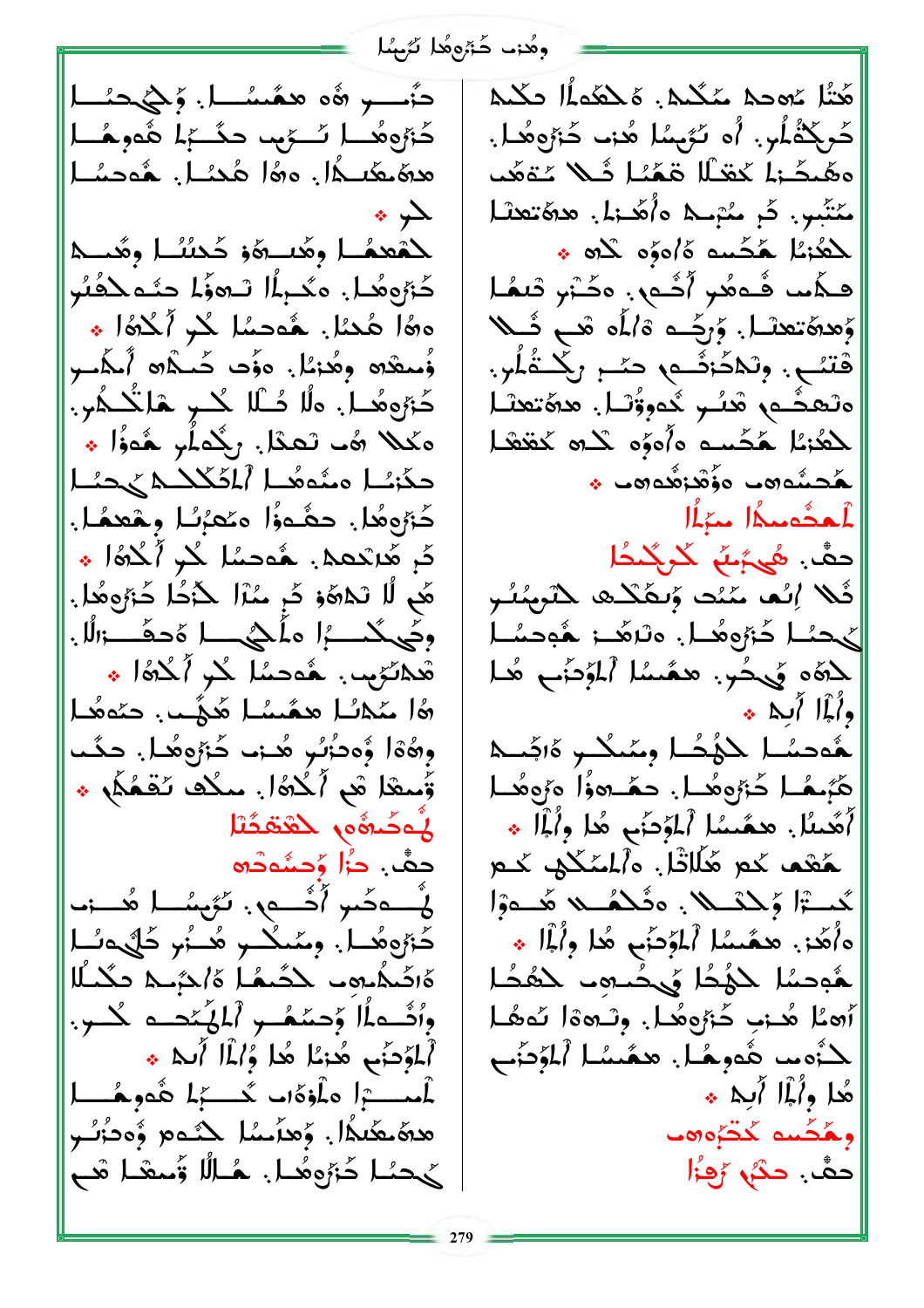وهُنم حُبْرُوهُا تَرْبِهُا هُــزُرٍ. وَحذَّبِنَــاوُرِ تــدُلا كَـــزهَ. فَتَبُ وَحَنُـدًا. شَ هَٰذَهَا كَهُدَهُ هَ ٱلمَوْدَىٰ هُنْنَا هُا وُٱلْمَا أَلَىٰ \* ۇ/ۈىگىل؛ أَمرِ أَمكْنَا وَمِئِهِ كَملاً لَمَصَا وِهَتُما. إمبَّرْنَا حِمَّ بِ كَلاسُوهُا وِهَ هُنْدُلُّهِ حدًّبأًا وحُددَّا وحُمعَنَا. تَ7ةَا أَخُم أَلْكُسِر أُشُمِ خَرَّوهُما لَّاسُا وِهُـْوَت وَّەدُىُبْ حَيُّمَّوْا وِكَتْزَا كَىلُا ھَٰلَاتْلَ. لْكُنِ. وَحَمَّ هُـُـهِـدُّا وِوُّهِحُتُمِـنِ هُـأَمَـنَ ؤَسْسُرٍ حُھُىعُماً. ٱلمُؤِدَّنِي هُزسُا هُـا وَاحِفُلْهُم هُدْوُجٌ هَمْ . وكَعِدَةُ مِ أوُلْمِلْكُمْ مِنْ يَوْ لْمُؤْلِم هُجْشُماً!. وكُنْ وه هُشُجْ. ثَــلا مُــٰقَقُ مَنْنَـــرِ. 106 هُــُر أَر دەُنا غەھَا. تىما خىنگە آۇيھال. وْاھلەُف. قُنُمْهُ كُمْرٍ أَيْءًا وِكْفَكْسُو دَيْكَ مِنْكُمْ لِمَعْظَمِ الْمَصْرِكَةُ مَسْتَدْهُ مَا ۋە رېڭدامبر لم*ا*كتېۋە كىل پە وُحْبْحِبُنِــــوهُ مِ هُدَوِّصِّــــب ِ حَكَـــَــّْبِذَا كُرِهُدا كَعُدُوا وِئُدوُا. وُهدهُوۤا هِءُا هُحَبُّتُهُ!. ٱلْمُؤْحَنِّبِ هُنْنَا هُا وُٱلْمَا \* دَيْء وَدُرًا. حَكَمُدًا وَ/قَـم. هُدهَــا أَحُم أهمًا. تُوُّبِسًا هُـزَ خَرَّوهُـا. هُـِي هُـرِؤْبٍ . هُكَنُـا دُـِـهَ كَـرَهُــماًا: أُهًـــه وتعـــاةا للشَّمعُـُــا وسُتَوْحَــا أَلَّكْسِرِ أَضُّـٰهِ كُحَنُّسُـٰهَا. هوُــُرٌ وَه ەۆتنۈگ ۋا، أىئا وڭگ; كېگىلۇس. ئەؤَىب. ئُكْتُوم شَعْتَوْصًا. ولَكُنُّا ة/مبُّل وُوْهُــع هُــة كُهُمنِ. أَلمُوْجَنِّب حُــرِ مْدْكَنْـــعِ. مْــع لَمْعُــا لأُهوَمُــا هُذِيَا هُا وُآٰ أَا أَيهِ ﴾ ومئثا ڤ ريْدمُلو لمَكبَوْكم \* هُلًا وَوَجْوَ @ حُذُه أَل وهُن، أَعْنَى هِ حقٌّ. أَبُلُّ إِبُلُّ ثَوْرَةُ إ هُنَّهٖ ٱللزَّمُعطلُّ خَرِيْكَ أَلَّهٖ وَهُنَّتَ خَرَّوهُا<br>خَرِيْكَمْلَهُ هَجَدُّدْهُ مُتَعَاظِ لَّا هَ كَفَنَّتَبِع لْمُمْكُمْ نَهَةَا وُءِدَٰٓئُو. هُزَىمًا هُـزَى كَرْوَهُا. هَكْرُوْوُتُ لَرِيمُنُس. دەُنُـا هَقَٰ: ٱلْمَكْتُ ݣُلُّ هُمْلْ. ثُمْ هَتُمْلُ أهنا ههَّبِعْل. وَحْمَلَاتْ إِحْمَكْلا. وِهُدِهُـوَوُهُ|. هُقُــ; كَذِرَٰا وْوس أُهرُمه أَلُه دَّوْدُتُو. ݣَاهكُمْ مِنْهُمْ هُومُا. حفْءهُده ودُهنًا وكُده هُ هُــا مُبْرِــــــمْ. كَهِـــهُـــهِ سُـــهِ هُـــهُ أُحقَىٰ ۚ رُومُا مِهُ الْكُلُّ أُسِرٍ أَحُلٌ ﴾ وِمَّةِهُمَّالِ رَبُّكُمْ مِمَّعُوْا £30 كَلْ \* هُرِيْـُـمِلَمْ مِنْحِنْنُــدًا. بِفَــمَا فُــوَا أَبِ هُدها هُنْا أَحُدا. هُبُعُا هُـ:-حُىبُكُمْ إِنَّــوْلَ كَــعِ مَتَــمُلَّمَ وَجَحَدُّلَ. كَرَّوهُـا. هَاسو ݣْلْكُــه فْـعَـٰدا. هِ ْحَكَّتْرَا هُ صَلَّوْٓا وأَوْحُلَ هُمْصُلًا هِهَٰا مَكْنَكُمْ أَنُنُو خَرِيْكُومُ أَرِ. وَأَرِ كَلَّمُنَا ئىلا ھُزُەنُا. ۞ُل مَنْكَلِي كَعَنْ وَوَنَ لْمُنُلْ. مْدِمْ: عَمْدَهْ وَاسْمَدْ هُمْدًا. وَٱوْبُدِيْنَا مُجَدَّدُبٍ. لِمَحُثُّكُمَّا وَهْدَمِ ەھْلْ ھْكْلَــــرْمِبْ وْدْدُنُـــــر. خْلْوْخَـــــلا وقع هَملُا. رِبُكْماُه كَعَمْ \*